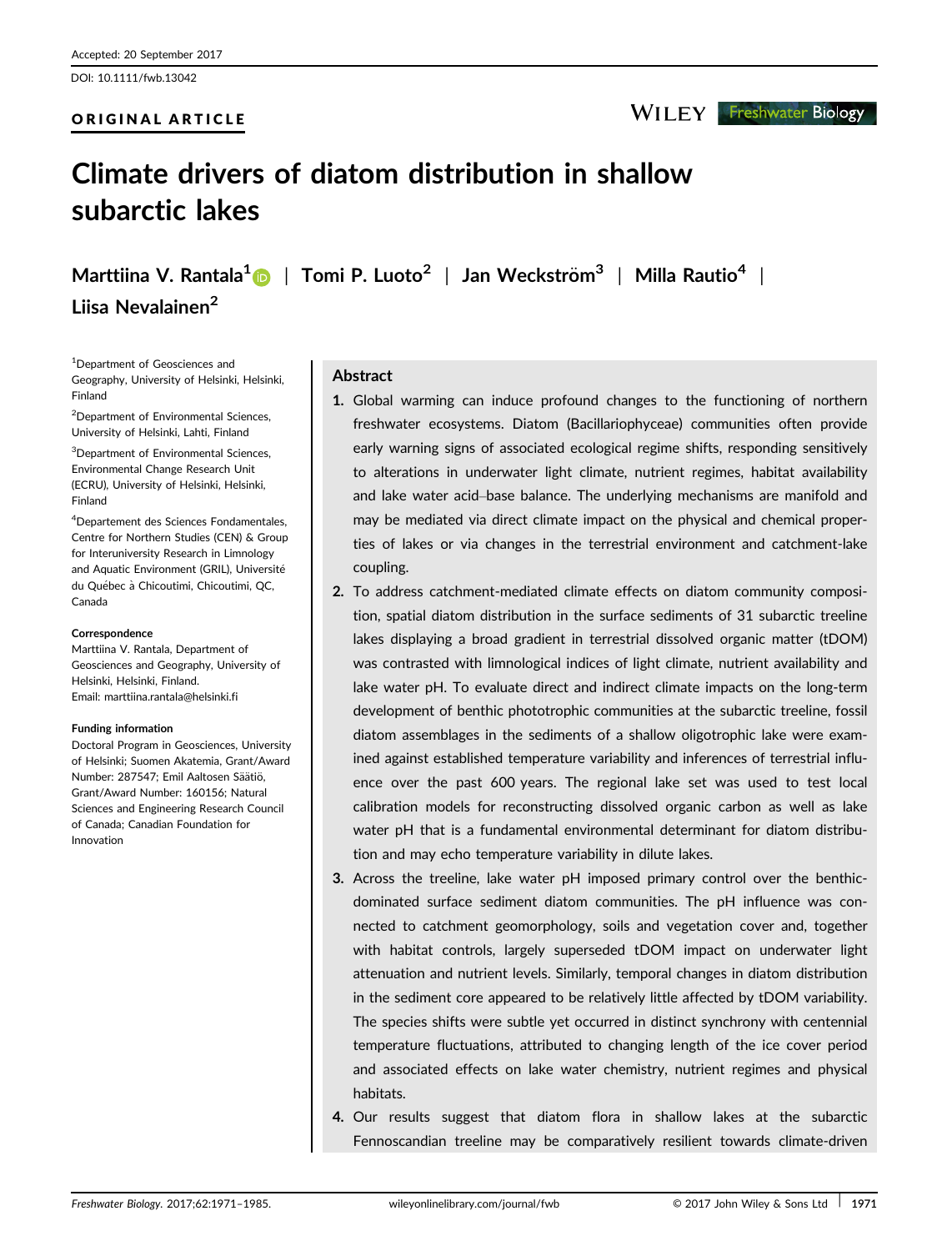changes in terrestrial carbon and nutrient fluxes. Diatom communities in poorly buffered lakes may, however, be susceptible to catchment greening and changes in hydrology through effects on lake water acid–base balance. While diatom responses in the sediment sequence were subtle, the palaeolimnological record indicates that periphytic diatom communities in shallow oligotrophic subarctic lakes may be sensitive to the effects of global warming.

#### **KEYWORDS**

climate change, coloured dissolved organic carbon, diatoms, lake water pH, subarctic lakes

## 1 | INTRODUCTION

Remote lakes across northern regions are manifesting widespread changes in their ecological structure and functioning in response to anthropogenic climate change (Smol et al., 2005). Warming temperatures and altered hydrological conditions have induced changes to the length of the growing season, attenuation of solar radiation, mixing dynamics and nutrient regime in lake ecosystems, affecting resource and habitat availability for aquatic biota (Pienitz & Vincent, 2000; Prowse et al., 2006; Solomon et al., 2015). Other humaninduced disturbances, such as atmospheric deposition of fertilising or acidifying compounds, may interact to transform even the most remote, seemingly undisturbed aquatic ecosystems (Battarbee, Charles, Bigler, Cumming, & Renberg, 2010; Holtgrieve et al., 2011). The biotic responses are often displayed most vividly at the base of the food web, yet the effects may cascade across all trophic levels (Karlsson et al., 2009; Smol et al., 2005).

Diatoms (Bacillariophyceae) constitute an important component in the phototrophic communities of high-latitude lakes and have proven an invaluable indicator of the ongoing global change for their wide distribution, taxonomic diversity and sensitivity to environmental change (Stevenson, Pan, & van Dam, 2010). In northern regions, lake ice regimes impose a particularly profound control over vital ecological constraints on diatom communities, and lengthening of the ice-free period under warming temperatures has had a marked impact on the structure and productivity of the algal communities (Prowse et al., 2006; Smol & Douglas, 2007). In particular, recent studies have focused on widespread biotic turnovers related to warming-induced changes in water column mixing and thermal structure, often displayed as a shift from small benthic and heavy tychoplanktonic diatom flora to small planktonic cyclotelloids (Boeff, Strock, & Saros, 2016; Rühland, Paterson, & Smol, 2015; Sorvari, Korhola, & Thompson, 2002). In shallow unproductive lakes, widely distributed across northern high latitudes (Rautio et al., 2011; Smol, 2016), planktonic growth is often inhibited and thus different responses may be expected. The autotrophic communities of shallow lakes are dominated by benthic life forms (Lim, Kwan, & Douglas, 2001; Rautio et al., 2011; Vadeboncoeur, Vander Zanden, & Lodge, 2002) that are particularly responsive to changes in underwater light climate (Karlsson et al., 2009; Vadeboncoeur, Peterson, Vander Zanden, & Kalff, 2008). While the periphyton are often considered relatively insensitive to nutrients (e.g. Bonilla, Villeneuve, & Vincent, 2005; Daniels, Kling, & Giblin, 2015), a growing number of studies are suggesting that also nutrient forcing affects the productivity and composition of the benthic community (Hogan, McGowan, & Anderson, 2014; Lange, Liess, Piggott, Townsend, & Matthaei, 2011; Lepori & Robin, 2014). Habitat diversification under lengthening growing season is another potential key driver of change in periphytic diatom communities, as illustrated by studies from the High Arctic (Douglas, Smol, & Blake, 1994; Griffiths, Michelutti, Sugar, Douglas, & Smol, 2017). Another characteristic feature of small and shallow lakes is their tight connection with the terrestrial environment. The export of terrestrial dissolved organic matter (tDOM) from the catchment often governs both the availability of light and nutrients for autotrophic production in shallow oligotrophic lakes, restraining resource and habitat availability (Karlsson, Jonsson, & Jansson, 2005; Williamson et al., 2015). In addition to constraining light availability for photosynthesis, tDOM controls aquatic UV exposure (Nevalainen, Luoto, Rantala, Galkin, & Rautio, 2015; Pienitz & Vincent, 2000) that has been shown to induce species-specific responses in periphytic communities (Vinebrooke & Leavitt, 1996). Climate-induced changes in the terrestrial-aquatic coupling may therefore provide yet another control on the future development of benthic diatom flora in shallow northern lakes (Karlsson et al., 2009; Solomon et al., 2015).

In addition to resource and habitat controls, and coupled to them, lake water pH is a fundamental driver of diatom distribution in freshwaters (Battarbee et al., 2010; Hustedt, 1937–1939). Spatial variability in lake water pH is largely determined by local geology and hydrology (Kähkönen, 1996; Soininen & Weckström, 2009), yet pH values in a given water body may vary in reflection of lake ontogenetic processes, climate fluctuations or catchment disturbances. Where climate variability evokes a strong terrestrial response, changes in catchment alkalinity generation or the input organic acids from catchment vegetation and soils may induce changes to lake water pH and diatom communities. In dilute arctic and alpine lakes, pH variability may carry a climate signal as changes in the length of the ice-free season affect aquatic primary production as well as carbon speciation and efflux that regulate lake water acid–base balance (Finkelstein et al., 2014; Sommaruga-Wögrath et al., 1997; Wolfe, 2002). The relative importance of each of these environmental stressors on benthic diatom communities in shallow lakes in the subarctic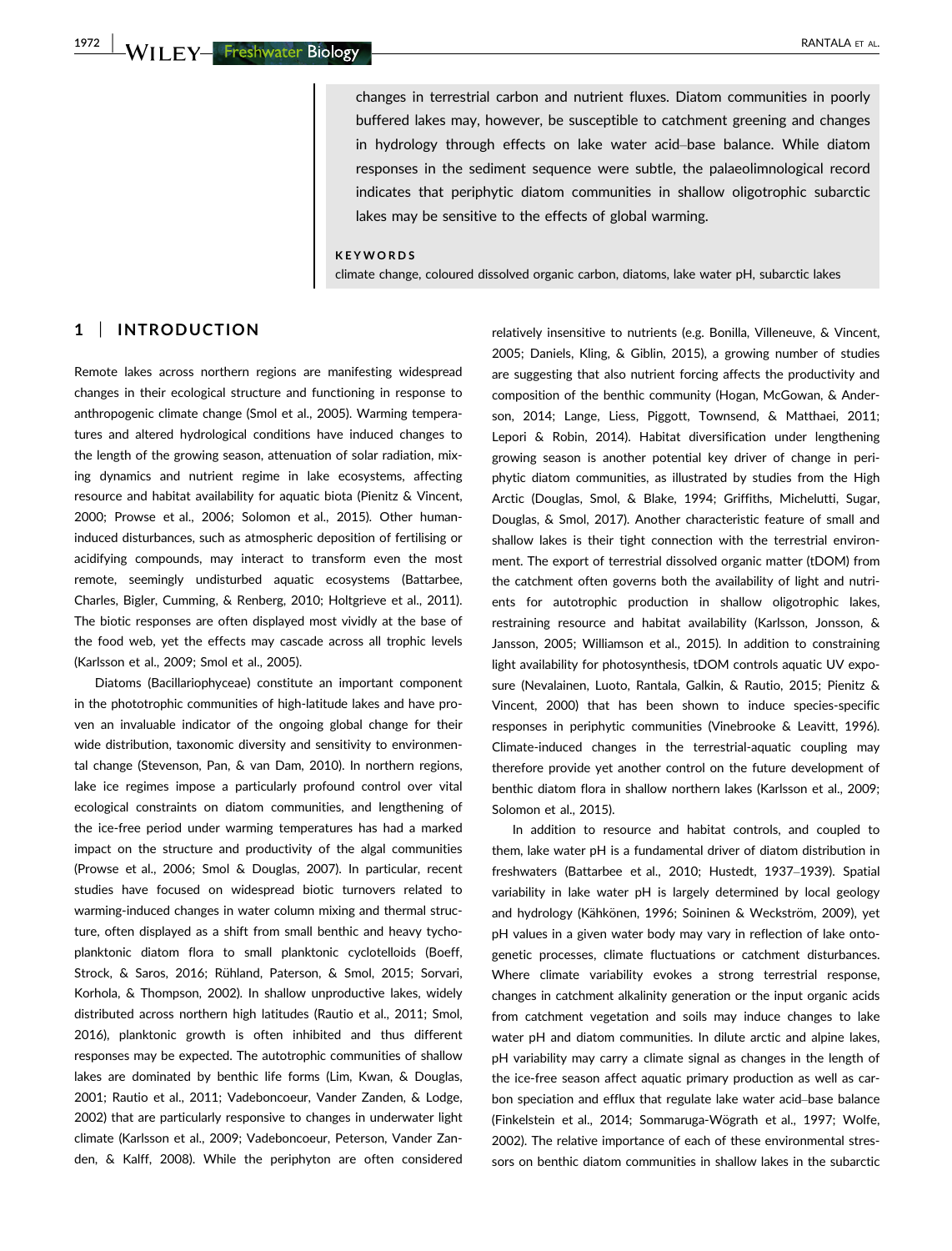RANTALA ET AL. | 1973

is poorly understood and necessitates consideration of multiple environmental parameters and their variability in space and time.

The aim of this study is to advance our understanding of the varied direct and indirect climate controls on benthic diatom community composition in shallow subarctic lakes. We first examine spatial diatom responses to key limnological gradients in 31 subarctic lakes spanning the Finnish treeline, with particular focus on catchmentlake coupling and terrestrial carbon and nutrients. The studied lakes display a broad gradient in tDOM (Rantala, Nevalainen, Rautio, Galkin, & Luoto, 2016), providing an analogue for catchmentmediated climate impact on the shallow lakes in the region. Our primary hypothesis is that the composition of the surface sediment diatom assemblages is affected by the strong gradients in lightabsorbing terrestrial organic carbon and nutrients, inducing selective pressures on the periphytic community and favouring species with opportune ecological traits. We then explore temporal changes in benthic diatom assemblages in the sediments of a shallow oligotrophic lake, with a focus on the effects of late neoglacial temperature variability and associated changes in the physical and chemical characteristics of the lake as well as catchment-lake coupling. The surface sediment diatom assemblages are used to test local inference models for dissolved organic carbon (DOC) and for lake water pH that may be coupled with temperature variability in dilute lakes (Wolfe, 2002). We expect that the centennial climate fluctuations have affected the composition of the benthic diatom communities, linked to temperature-driven changes in tDOM flux or to direct temperature effects on the length of the ice cover period and related changes in lake water chemistry, nutrient cycling and habitat availability.

## 2 | METHODS

## 2.1 | Regional setting

The 31 study lakes are situated in northern Finland (68–70°N) extending from the northernmost limit of boreal coniferous forest to the treeless tundra (Figure 1). The lakes encompass a gradient from highly transparent oligotrophic tundra lakes to strongly coloured mesotrophic lakes receiving humic organic matter from surrounding wetlands. Most of the lakes are polymictic and shallow closed basins with clear, circumneutral to alkaline waters (Table 1) characteristic of lakes in northern Fennoscandia (Korhola & Weckström, 2004). Climate in the region is subarctic with both maritime and continental influence. Mean annual air temperature is approximately  $-2$ °C and mean July air temperature 13°C. Lakes in the region are typically at least partially covered in ice from 7 to 9 months a year (Korhola & Weckström, 2004). The lakes lie atop the Lapland granulite belt with granite gneisses in the northeastern corner of the study area. The lakes are subjected to very few or no direct human disturbances. The lake used for the temporal study, Lake Námmájávri, is situated in a sheltered valley in the tundra region near the northern edge of the study area (69°5'N, 26.6'E). The lake is small and shallow, characterised by clear, oligotrophic, alkaline water (Table 1). The catchment area is large (900 ha) and topographically diverse, dominated by treeless shrub tundra and bedrock outcrops. The immediate surroundings of the open basin are characterised by relatively lush mountain birch groves and the input stream is surrounded by waterlogged soils. Detailed description of catchment characteristics, limnological properties and sediment geochemistry of the regional lake set are provided in a previous study (Rantala, Nevalainen, et al., 2016) that examined landscape controls on the limnology and carbon biogeochemistry of the lakes, and the coupling between lake water characteristics and surface sediment geochemistry. More information on Lake Námmájávri is presented in Rantala, Luoto, and Nevalainen (2016).

## 2.2 | Analytical methods

Samples for diatom analysis were prepared from freeze-dried sediments following standard procedures (Battarbee et al., 2001). Organic matter was removed by oxidising sediment samples with 30% hydrogen peroxide solution in a hot water bath. Where required, coarse minerogenic matter was removed physically by swirling the sample solution in a beaker and decanting the diatom suspension. Samples were dried on coverslips and mounted with Naphrax<sup>®</sup> (Brunel Microscopes Ltd, Wiltshire, U.K.). Diatoms were enumerated under a light microscope at  $1,000 \times$  magnification, setting the minimum counting sum for the surface sediment samples at 400 diatom valves. From four lakes (#5, 10, 11, 25) with scarce diatom valves and low diversity, 200–300 valves were identified. For the temporal sediment profile, a minimum of 300 diatom valves were identified from each sample. Taxonomic determination was mainly based on the flora of Krammer and Lange-Bertalot (1986, 1988, 1991a, 1991b), with nomenclature updated where relevant (Table 2). Methods for determining catchment characteristics, limnological properties and sediment geochemical parameters in the regional lake set are described in Rantala, Nevalainen, et al. (2016), and biogeochemical analyses, chronological methods and Chironomidaebased mean July air temperature reconstruction for Lake Námmájávri are presented in Rantala, Luoto, et al. (2016).

## 2.3 | Numerical methods

Ordination analyses were employed to examine spatial variation in diatom community composition across limnological gradients. Initial detrended correspondence analysis (DCA) was performed to assess diatom responses in the surface sediments. The obtained gradient length implied high species turnover between the surface sediment assemblages (3.1 SD units) and therefore unimodal canonical correspondence analysis (CCA) was deemed suitable for further analyses. Owing to high collinearity between various limnological characteristics (Rantala, Nevalainen, et al., 2016), CCAs were performed individually on each environmental parameter to first select variables that most strongly contribute to diatom distribution in the lakes. Of variables connected to nutrients, total nitrogen (explained variation 5.7%) was selected over total phosphorus (4.3%). A variety of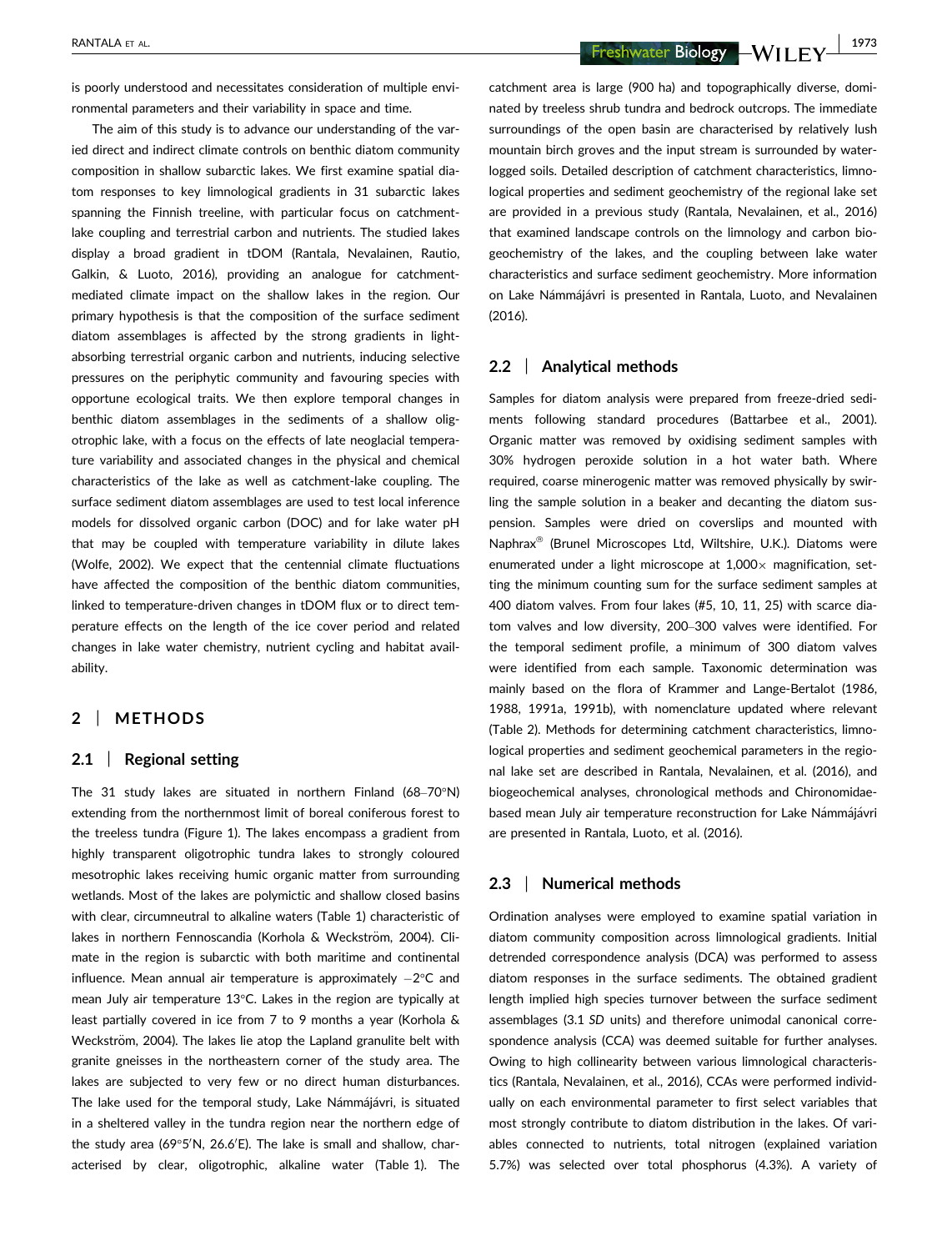

FIGURE 1 Location of the regional lake set (68–70°N) and Lake Námmájávri (69°5′N, 26.6′E) in northern Finland

TABLE 1 Summary of limnological characteristics of the regional lakes (N = 31) and Lake Námmájávri in northern Finland. Methods for obtaining the data are described in Rantala, Nevalainen, et al. (2016)

|                                                               | Regional lake set |        |     |      |            |
|---------------------------------------------------------------|-------------------|--------|-----|------|------------|
|                                                               | Mean              | Median | Min | Max  | Námmájávri |
| Lake water pH (units)                                         | 7.1               | 7.1    | 5.1 | 8.4  | 7.8        |
| Dissolved organic<br>carbon (mg $L^{-1}$ )                    | 5.2               | 4.0    | 1.7 | 16.6 | 1.8        |
| Absorbance at<br>320 nm (m <sup>-1</sup> )                    | 8.9               | 6.1    | 1.1 | 34.9 | 4.0        |
| Specific UV<br>absorbance<br>(mg C $L^{-1}$ m <sup>-1</sup> ) | 1.9               | 2.0    | 0.7 | 3.2  | 2.4        |
| Fluorescence<br>index (ratio)                                 | 1.3               | 1.3    | 1.2 | 1.6  | 1.2        |
| Total nitrogen,<br>unfiltered ( $\mu$ g L <sup>-1</sup> )     | 416               | 338    | 138 | 806  | 138        |
| Total phosphorus,<br>unfiltered ( $\mu$ g L <sup>-1</sup> )   | 9.3               | 7.3    | 4.7 | 24.1 | 5.9        |
| Chlorophyll-a ( $\mu$ g L <sup>-1</sup> )                     | 1.8               | 1.4    | 0.2 | 6.1  | 0.6        |
| Depth (m)                                                     | 2.7               | 2.0    | 0.3 | 7.5  | 1.7        |
|                                                               |                   |        |     |      |            |

spectrophotometric and spectrofluorometric parameters were used to describe variability in tDOM influence (for details refer to Rantala, Nevalainen, et al., 2016), including specific UV absorbance (5.2%), absorption coefficient at 320 nm (3.4%), fluorescence index (4.7%) and the intensities of terrestrial humic fluorescence components differentiated using parallel factor analysis of excitation-emission matrices (3.1%). Of the spectral carbon indices, specific UV absorbance (SUVA) was subsequently selected. DOC (4.5%) was strongly correlated both with indices of tDOM and nutrients, yet was not deemed redundant based on variance inflation factors (cut-off value 20) and was thus included as an explanatory variable. In addition, lake water pH (11.6%) and water column depth (6.0%) were included in the

analyses. Taxa present in two or more lakes or having a relative abundance of ≥1% in at least one lake were included in the numerical analyses, and diatom relative abundance data were square root transformed to stabilise variance between lakes. The deepest lakes ( $>5$  m,  $N = 4$ ), displaying clearly anomalous diatom flora relative to the shallower sites, were omitted from the final CCA as other physical processes such as light attenuation with increasing depth may confound the effects of terrestrial carbon and nutrients. To display species distribution across environmental gradients, an additional CCA was performed including only the most common taxa ( $N \geq 15$ ,  $max \geq 3\%$ ) or genera (where individual species abundances were low but all species under the genus showed uniform patterns in their distribution). Monte Carlo permutation tests with 999 permutations were used to assess significance of the primary ordination axis and overall models. Downweighting of rare species was applied in the unimodal ordination analyses apart from the initial DCA used to extract gradient lengths. Prior to the ordination analyses, Shapiro– Wilk normality ( $\alpha$  = .05) and skewness (targeted below  $\pm$ 0.1) were tested for each environmental variable.  $Log<sub>10</sub>$  transformations were performed where appropriate. The ordination analyses were carried out using CANOCO 5 (Šmilauer & Lepš, 2014).

The surface sediment assemblages were used to test local DOC and pH inference models for temporal reconstructions. Similar to the ordination analyses, taxa present in two or more lakes or having a relative abundance of ≥1% in at least one lake were included in the models. Simple weighted averaging (WA) based models were preferred over more complex mode types, and Lake Námmájávri was removed to avoid bias in the reconstructions. The reduced number of counts in four of the lakes should be sufficient for WA models (Bennett, Rühland, & Smol, 2016) and the lakes were also included in the model. PCA was used to compare the reconstructed values with the distribution of the diatom taxa along the primary ordination axis. The transfer functions and reconstructions were developed using the program C2 (Juggins, 2003).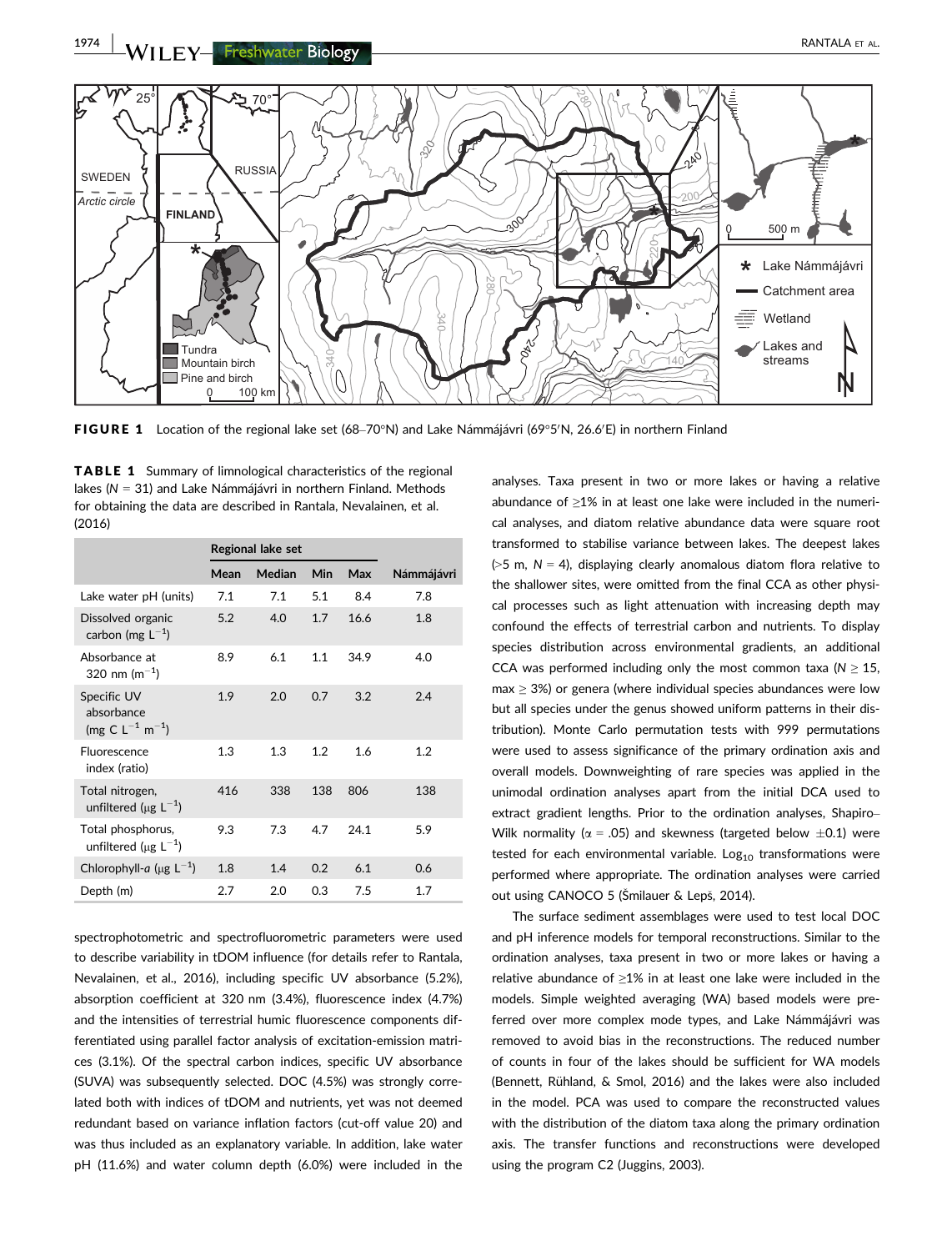RANTALA ET AL. 1975

| <b>TABLE 2</b> List of most common ( $N \ge 15$ , max $\ge 3\%$ ) taxa in the regional lake set, with abbreviations (Figure 3b), number of occurrences, |  |  |  |  |
|---------------------------------------------------------------------------------------------------------------------------------------------------------|--|--|--|--|
| mean and maximum relative abundances, Hill's N2 and weighted averaging (WA) optima for pH                                                               |  |  |  |  |

| <b>Taxon</b>                                           | <b>Basionvm</b>                                          | <b>Abbreviations</b> | $\mathsf{N}$ | Mean | Max  | Hill's N2 | <b>pH WA</b> |
|--------------------------------------------------------|----------------------------------------------------------|----------------------|--------------|------|------|-----------|--------------|
| Tabellaria cf. flocculosa (Roth) Kützing               |                                                          | <b>TabFlo</b>        | 26           | 1.4  | 9.0  | 10.1      | 6.8          |
| Pinnularia cf. viridis (Nitzsch) Ehrenberg             |                                                          | PinVir               | 25           | 1.9  | 8.7  | 13.9      | 7.2          |
| Pinnularia abaujensis (Pantocsek) Ross                 |                                                          | PinAba               | 24           | 0.7  | 4.0  | 10.8      | 7.1          |
| Pinnularia rupestris Hantzsch                          |                                                          | PinRup               | 21           | 0.9  | 7.4  | 8.0       | 6.8          |
| Encyonopsis cesatii (Rabenh.) Krammer                  | Cymbella cesatii (Rabenh.)<br>Grun. ex A.S.              | EncCes               | 17           | 1.5  | 5.8  | 12.5      | 7.5          |
| Encyonopsis descripta (Hustedt) Krammer                | Cymbella descripta (Hustedt)<br>Krammer & Lange-Bertalot | <b>EncDes</b>        | 19           | 1.1  | 5.3  | 12.6      | 7.5          |
| Encyonema lunatum (Smith) V. H.                        | Cymbella lunata W. Sm.                                   | EncLun               | 26           | 1.3  | 6.4  | 15.0      | 7.3          |
| Encyonopsis microcephala (Grunow) Krammer              | Cymbella microcephala Grunow                             | EncMic               | 19           | 0.8  | 3.8  | 10.4      | 7.7          |
| Eunotia faba Ehrenberg                                 |                                                          | EunFab               | 15           | 1.0  | 14.4 | 3.5       | 6.9          |
| Eunotia praerupta Ehrenberg                            |                                                          | EunPra               | 22           | 0.7  | 5.3  | 9.6       | 7.2          |
| Eunotia exigua (Bréb. ex Kütz.) Rabenh.                |                                                          | EunExi               | 18           | 0.8  | 3.8  | 11.1      | 6.6          |
| Brachysira brebissonii Ross                            |                                                          | <b>BraBre</b>        | 29           | 5.7  | 20.2 | 17.9      | 7.2          |
| Brachysira vitrea (Grunow) Ross                        |                                                          | <b>BraVit</b>        | 29           | 6.5  | 23.9 | 14.9      | 7.3          |
| Frustulia rhomboides var. saxonica f. undulata Hustedt |                                                          | FrsRhmUn             | 26           | 5.4  | 20.1 | 15.5      | 7.0          |
| Frustulia rhomboides var. saxonica (Rabenh.) De Toni   |                                                          | <b>FrsRhmSx</b>      | 27           | 7.7  | 27.2 | 16.2      | 6.9          |
| Navicula radiosa Kützing                               |                                                          | NavRad               | 21           | 0.9  | 3.8  | 13.3      | 7.5          |
| Chamaepinnularia mediocris (Krasske) Lange-Bertalot    | Navicula mediocris Krasske                               | ChaMed               | 21           | 0.8  | 4.1  | 10.7      | 7.1          |
| Kobayasiella subtilissima (Cleve) Lange-Bertalot       | Navicula subtilissima Cleve                              | KobSub               | 30           | 6.6  | 50.5 | 8.7       | 6.7          |
| Achnanthidium minutissimum (Kützing) Czarnecki         | Achnanthes minutissima Kützing                           | AchMin               | 23           | 3.0  | 8.1  | 16.6      | 7.4          |
| Eucocconeis flexella (Kütz.) P.T. Cleve                | Achnanthes flexella (Kützing) Brun                       | EucFle               | 18           | 0.5  | 3.9  | 6.8       | 7.6          |
| Stauroforma exiguiformis Flower, Jones, Round          | Fragilaria exigua Grunow                                 | <b>StaExi</b>        | 18           | 6.2  | 34.6 | 10.2      | 7.2          |

# 3 | RESULTS

#### 3.1 | Diatom distribution across the treeline

A total of 177 taxa, representing 25 genera, were identified from the surface sediments of the regional lake set. Benthic life forms dominated the communities, whereas centric species were sparse and primarily restricted to lakes with depths exceeding 3 m. Taxa encountered in more than half of the lakes with a mean relative abundance of >1% include Kobayasiella subtilissima (30 lakes), Brachysira brebissonii (29) Brachysira vitrea (29), Frustulia rhomboides var. saxonica (27), F. rhomboides var. saxonica f. undulata (26), Encyonema lunatum (26), Encyonopsis descripta (19), Encyonopsis cesatii (17), Achnanthidium minutissimum (23), Pinnularia cf. viridis (26) and Tabellaria cf. flocculosa (26). The most common taxa are shown in Figure 2 and Table 2.

Of the limnological variables examined, ordination analyses distinguished lake water pH as the most important driver of diatom community composition in the regional lake set (Figure 3a). The secondary environmental gradient describing diatom distribution was connected to the concentrations of total nitrogen and DOC (Figure 3a), although individual CCAs suggested relatively low explanatory power for both variables. The two variables were strongly correlated in the lake set ( $r = .83$ ,  $p < .001$ ), though only total nitrogen was close to significant ( $p = .05$ ) in explaining variation in the diatom community composition based on the individual CCAs. Total phosphorus had an effect similar to total nitrogen, whereas the indices of carbon quality showed generally very little relationship with diatom distribution based on the CCAs. Lake water pH was not significantly correlated with any of the carbon indices but showed a negative correlation with total nitrogen ( $r = -.40$ ,  $p < .05$ ). Overall, the selected environmental variables explained 29.5% of variation in the diatom assemblages, with eigenvalues of 0.29 and 0.11 for the primary and secondary axes respectively. The range of variability in pH and other limnological variables for the lake set are presented in Table 1.

A few distinct patterns were observed in the distribution of the lakes and diatom taxa along environmental gradients based on the CCAs and visual scrutiny of the data. A group of very shallow lakes situated in the treeless tundra ecotone (#25, 28 and 34), with circumneutral to acidic waters (pH from 5.6 to 7.1), were distinguished with high values for both axes. The lakes were dominated by few species of Frustulia (F. rhomboides var. saxonica, and F. rhomboides var. saxonica f. undulata), Eunotia (E. faba, E. praerupta, E. diodon, E. monodon as the most abundant) and Pinnularia (P. cf. viridis). The rest of the lakes across vegetation gradients, including strongly coloured wetland lakes with distinctly elevated concentrations of coloured dissolved organic matter (CDOM) and mesotrophic waters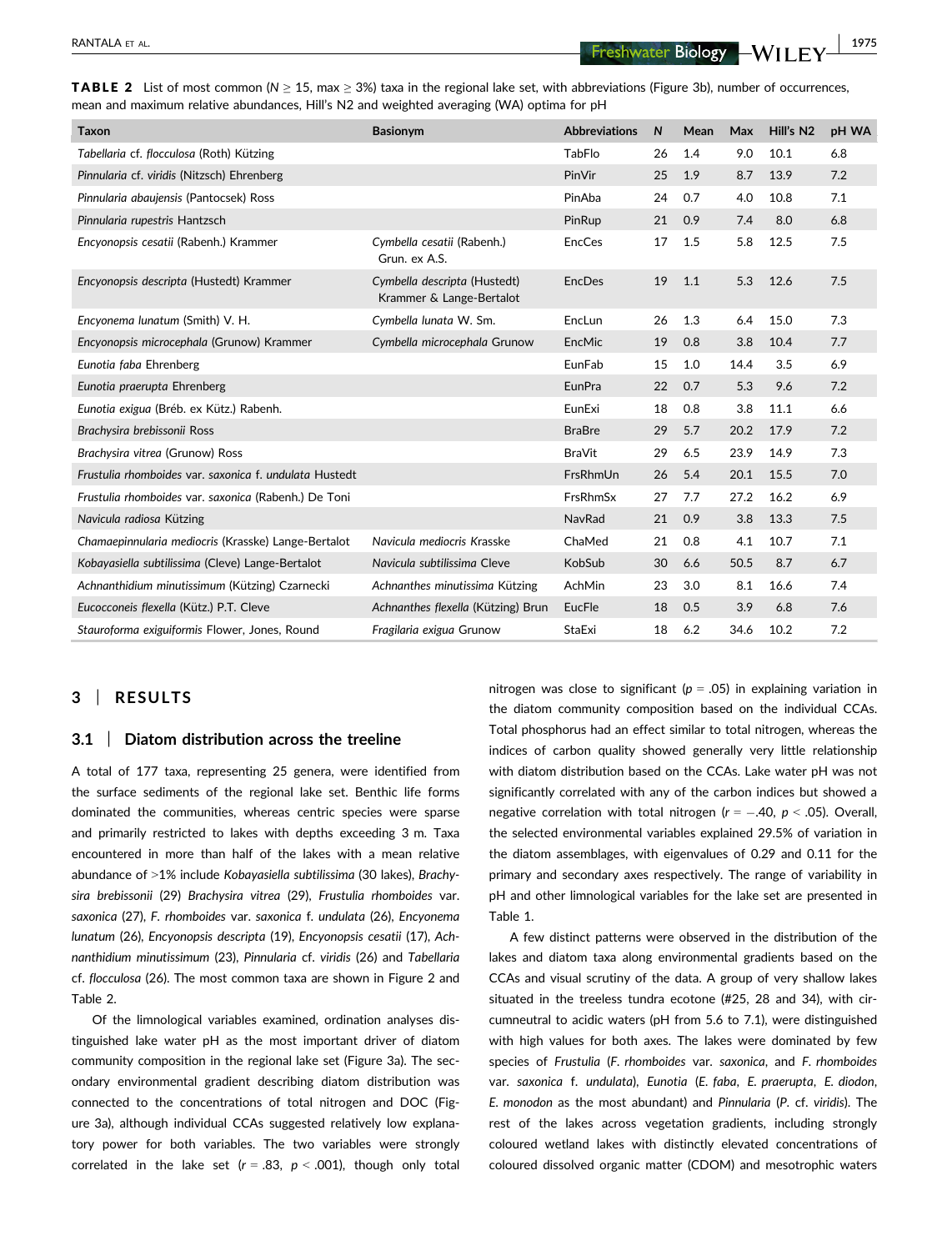

FIGURE 2 Lake water pH and the relative abundances of the most common ( $N \ge 15$ , max  $\ge 3\%$ ) taxa in the 31 lakes in northern Finland. Grey bars represent the combined abundance of all taxa under the genus. Lakes above and below pH 7 are divided by a dotted line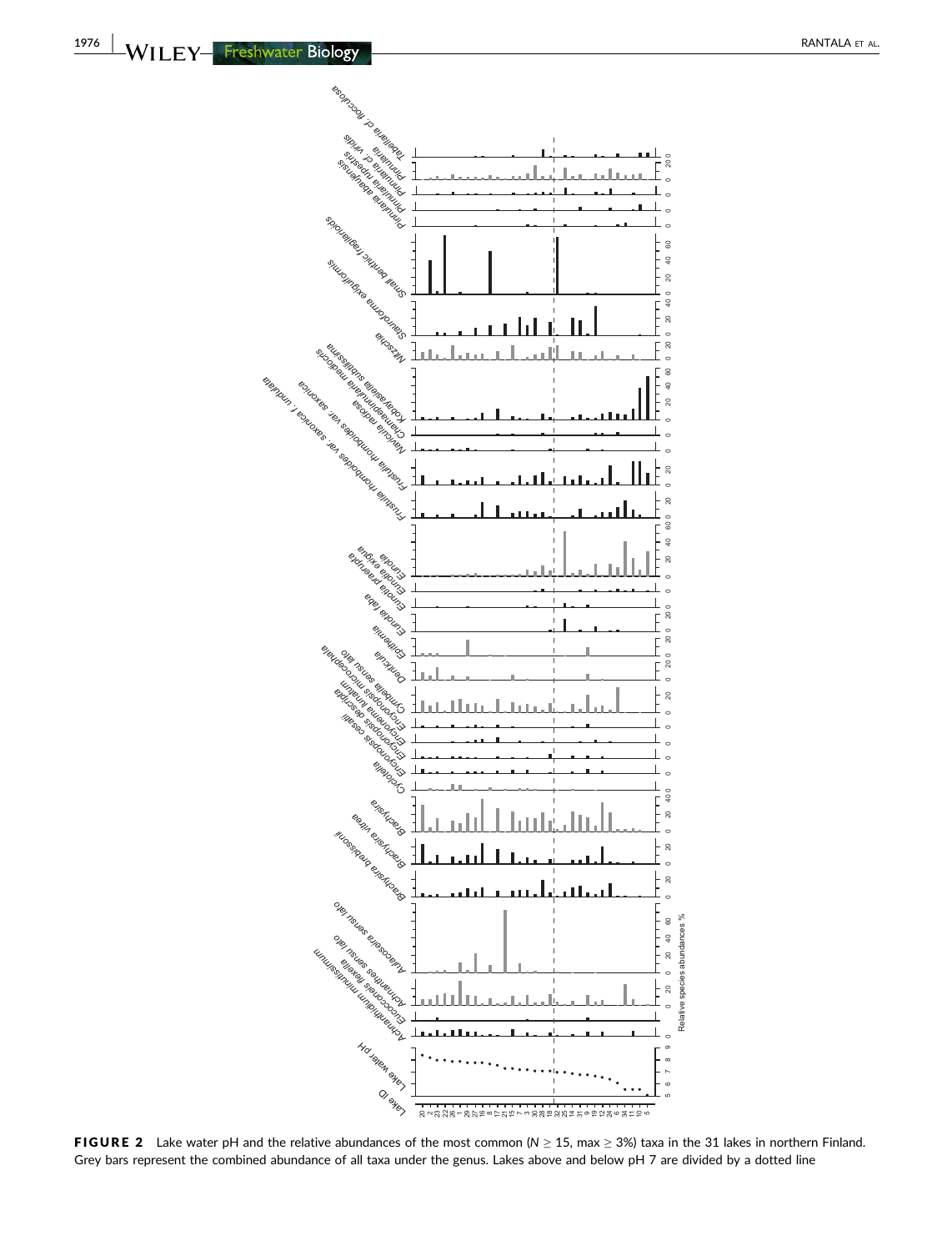(#14, 15, 18, 19), displayed more consistent values along the axes. A few lakes in the forested zone (#5, 10 and 11), characterised by acidic waters ( $pH \le 5.6$ ) and more or less elevated nutrient and DOC concentrations, were additionally distinguished in the ordination space with high and low values for axes 1 and 2 respectively. The species assemblages were dominated by few taxa of Frustulia (F. rhomboides var. saxonica), Eunotia (E. triodon, E. bilunaris, E. bactriana as the most abundant) and K. subtilissima. A few general patterns were further observed in the distribution of the species across the primary environmental gradient (Figures 2 and 3b). Epithemia (mostly E. sorex and E. argus) and Denticula (D. tenuis, D. kuetzingii) were primarily affiliated with alkaline waters in the studied lake set. In contrast, species of the genus Eunotia as well as K. subtilissima were associated with the acidic sites. Fragilarioids were found in high abundance in a few lakes, often forming characteristic long chains. To avoid false identification, all cells of small-sized fragilarioids (comprising mostly Staurosirella pinnata and Staurosira construens) present in girdle view in the samples were grouped together. All fragilarioids were absent from the most acidic lakes, and were primarily found in high abundance in deeper oligotrophic lakes and in shallow lakes with high CDOM concentrations. Overall, fragilarioids were restricted to lakes with either depth ≥3.5 m or CDOM (measured as a $_{320}$ ) ≥7.6 m $^{-1}$ . Only the former relationship was displayed in the CCA (Figure 3b) as the concentrations of terrestrial carbon and depth were negatively correlated in the lake set (Rantala, Nevalainen, et al., 2016).

RANTALA ET AL. 2007

# 3.2 | Centennial variability in diatom assemblages and lake water pH

From Lake Námmájávri 129 diatom taxa from 23 genera were identified. The dominant taxa in the lake, present in all samples with a mean relative abundance of >3%, comprise A. minutissimum, Rossithidium pusillum, B. brebissonii, B. vitrea, E. descripta, D. kuetzingii, F. rhomboides var. saxonica and Nitzschia fonticola (Figure 4). Overall variability in the species assemblages was small in scale, yet a few patterns could be detected. A distinct increase was observed in Epithemia (E. sorex, E. argus) and Denticula (D. tenuis, D. kuetzingii) over the 20th century. Concurrently, a number of species of the genus Cymbella sensu lato (E. cesatii, E. silesiacum, C. helvetica, C. cistula) were found in higher frequency and abundance. In contrast, several species of Achnanthes sensu lato and Fragilaria sensu lato together with B. brebissonii var. borealis and N. fonticola showed lower relative abundances during the 20th century. Pinnularia abujensis var. linearis, P. biceps and Fragilaria sensu lato displayed elevated relative abundances between c. 1700 and 1900 C.E.

Lake water DOC yielded a very weak species-environment relationship (best inference model  $r_{\text{jack}}^2 = 0.10$ ) and changes in terrestrial influence were thus considered qualitatively based on biogeochemical data described in detail in Rantala, Luoto, et al. (2016). For lake water pH, the WA model using classical deshrinking had a cross-validated (jackknifing)  $r^2$  of 0.70, maximum bias of 0.54 and root mean square error of prediction (RMSEP) of 0.47. The



FIGURE 3 Canonical correspondence analysis biplots based on surface sediment diatom assemblages displaying (a) the distribution of lakes (circles) across environmental gradients (arrows) and (b) relationships between the most abundant taxa (triangles) and environmental variables (arrows) in northern Finland. Full taxon names are provided in Table 2. For (a) taxa present in at least two lakes with a relative abundance of 1% in at least one lake were included, for (b) only the most common taxa, present in at least half of the lakes (N  $\geq$  15) with a relative abundance of 3% in at least one lake, were included. Mesotrophic lakes (chlorophyll-a >2.6 µg/L) are indicated with black circles, lakes in the treeless tundra with grey circles and the rest of the oligotrophic lakes across vegetation gradients with white circles. Lakes with pH ≤6.5 are underlined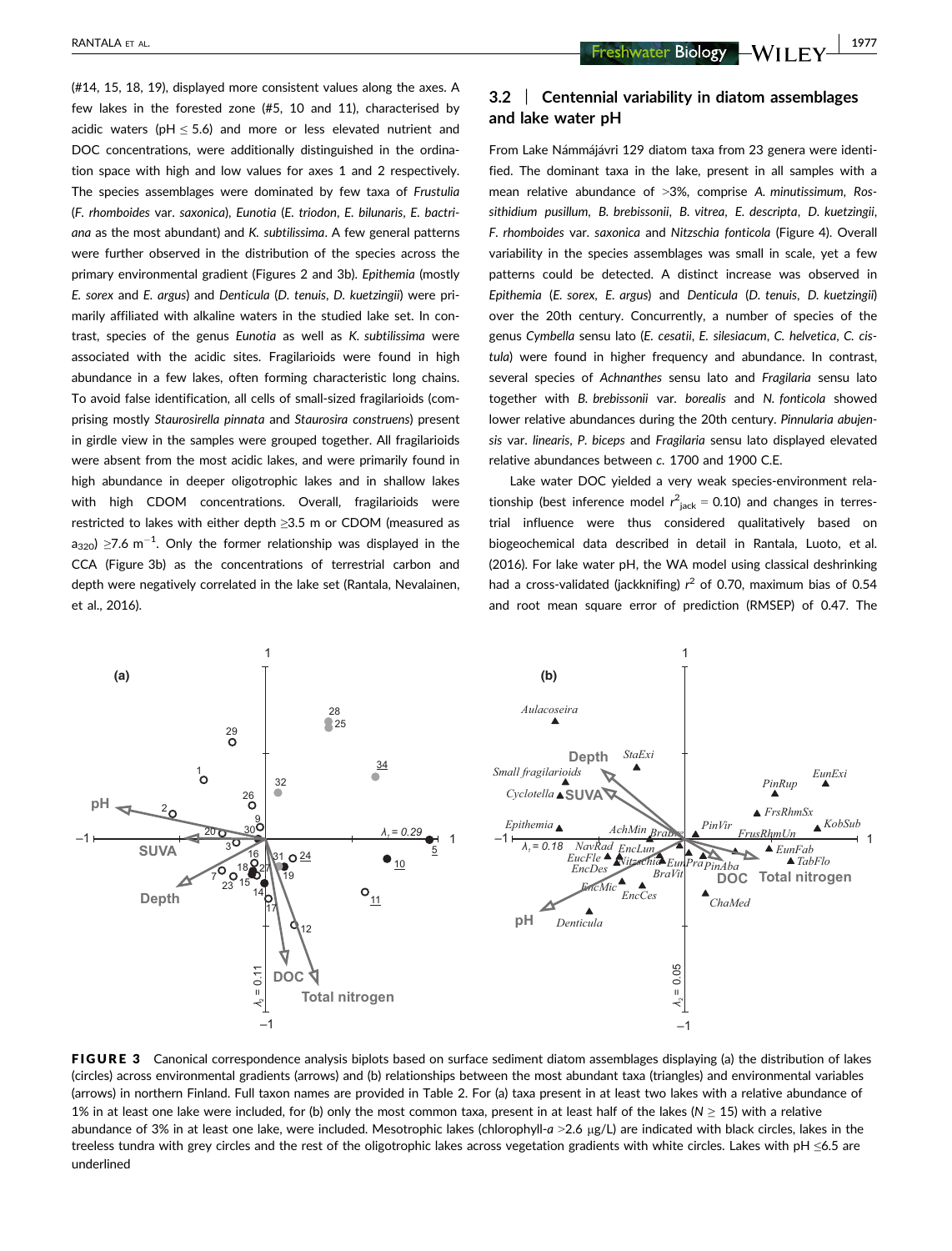1978 NVILEY— Freshwater Biology Network (1978 New York of the RANTALA ET AL.

principal environmental gradient obtained from the PCA was strongly correlated with the inferred pH variability  $(r^2 = 0.61, p < .001)$ , implying that diatoms were responding to the inferred variable. Measured and diatom-inferred pH values in the 29-lake calibration data set further showed good correspondence (Figure 5). Based on the residual plot, lake #9 was omitted from the final model as an outlier. The distinction of the lake may be related to elevated conductivity (based on crude field measurements) which could be related to salting of a nearby road. The reconstructed pH value for the topmost sample (pH 8.0) was slightly higher than the present measured value (pH 7.8) yet well within the model's RMSEP of 0.47. The most distinct features in the pH reconstruction for Lake Námmájávri were consistently low values between c. 1700 and 1900 C.E., and a subsequent distinct increase towards the surface (Figure 6).

## 4 | DISCUSSION

## 4.1 | Terrestrial influence on diatom distribution across the treeline

Climate impact on freshwater ecosystems is often mediated through altered coupling between the terrestrial and the aquatic environment (Leavitt et al., 2009; Solomon et al., 2015). Changes in catchment-lake interaction, linked to warming temperatures or altered hydrology, have the potential to induce marked changes to the physical and chemical properties of lakes, affecting vital ecological conditions for biota (Karlsson et al., 2005, 2009; Williamson et al., 2015). In the shallow lakes of the studied region, terrestrial inputs exert primary control over solar radiation attenuation and nutrient regimes (Nevalainen et al., 2015; Rantala, Nevalainen, et al., 2016) that constitute fundamental constraints on diatom growth. The lack of clear-cut patterns in diatom assemblages along the gradient of terrestrial coloured organic carbon in part contradicts the established paradigm of the importance of light for periphytic growth in shallow oligotrophic lakes (Karlsson et al., 2005, 2009; Vadeboncoeur et al., 2008), yet is not entirely unexpected. The concentrations of DOC or total organic carbon, most commonly measured in spatial surveys, often arise as significant though more rarely as primary environmental determinants of diatom distribution (Antoniades, Douglas, Michelutti, & Smol, 2014; Gregory-Eaves, Smol, Finney, Lean, & Edwards, 2000; Rühland, Smol, & Pienitz, 2003; Weckström & Korhola, 2001). As yet, few studies have attempted to relate diatom community composition with indices of carbon quality that provide a more direct correlate of DOC functionality in lakes, particularly with regard to light attenuation. A conspicuous feature in the species assemblages potentially linked to increased shading by CDOM was the elevated relative abundance of fragilarioids in shallow strongly coloured lakes, as in deeper oligotrophic lakes, which could be partly related to their ability to withstand low light conditions (Anderson, 2000; Lotter, Pienitz, & Schmidt, 2010). Predominantly, however, the shallow waters appear to allow sufficient light penetration for benthic diatom flora in the lakes. Furthermore, the effect of terrestrial organic carbon in lakes is coupled to, and may



FIGURE 4 Relative abundances (%) of the most common ( $N \geq 20$ , max  $\geq 3$ %) diatom taxa in Lake Námmájávri. Grey silhouettes represent the combined abundance of all taxa under the genus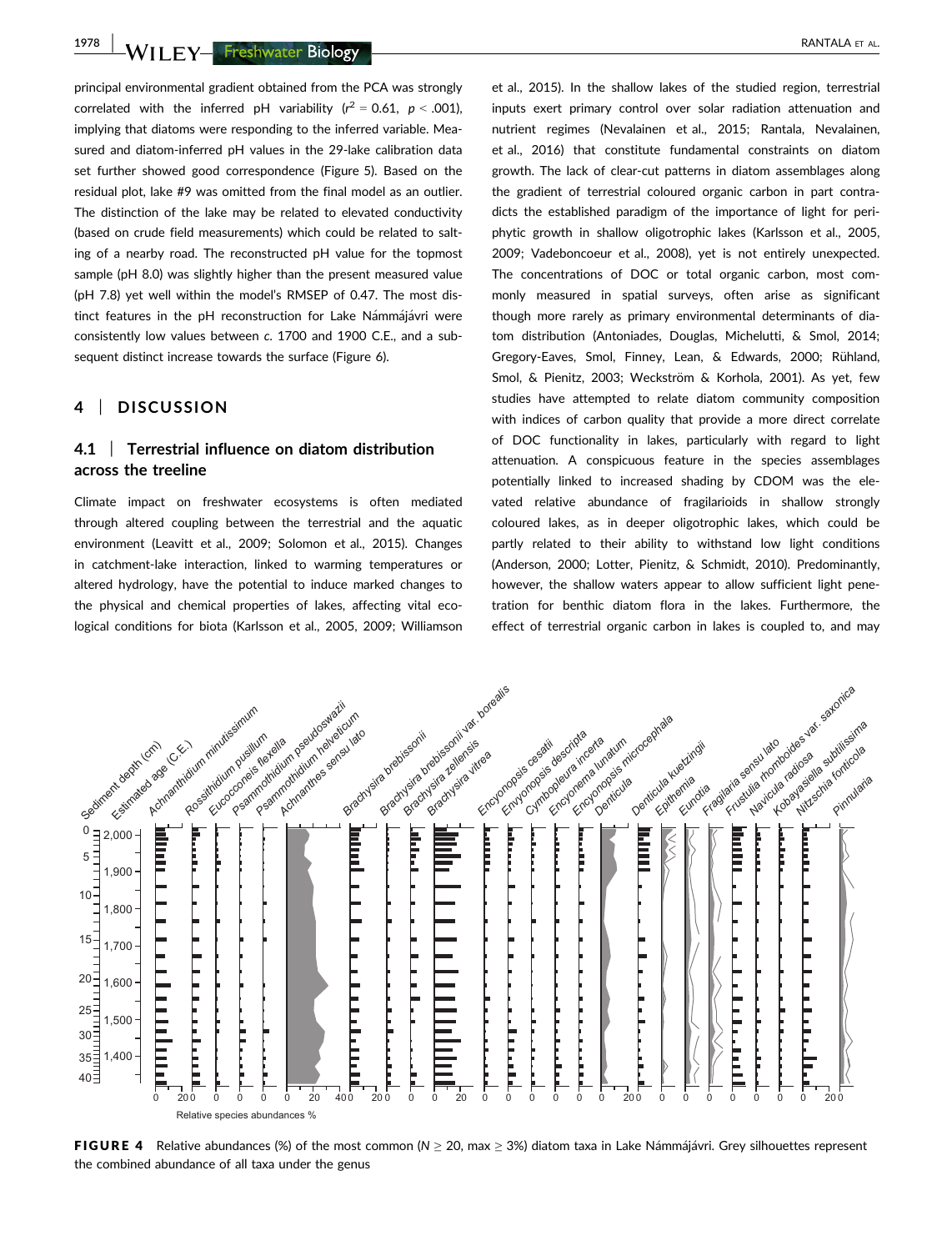

FIGURE 5 Diatom-inferred pH against measured values of lake water pH in the 29-lake calibration set in northern Finland and the distribution of residuals based on weighted averaging regression using classical deshrinking and jackknife cross-validation



FIGURE 6 Diatom-inferred lake water pH in Lake Námmájávri sediment core, displayed with chironomid-inferred mean July air temperature, carbon and nitrogen stable isotope signature in sediment, and UV transparency (as absorbance units, AU) based on UV absorbances in benthic Cladocera published originally in Rantala, Luoto, et al. (2016). Inferences of temporal patterns in the length of the ice cover period and terrestrial influence are presented. Thick lines represent locally weighted scatter plot smooths (span 0.3) and the grey-shaded area marks the coolest period of the Little Ice Age

be overridden by, other vital environmental preconditions, such as nutrient and habitat availability or lake water pH.

In concert with our data analyses (Figure 3a), limnological surveys on subarctic lakes at the Canadian treeline (Gregory-Eaves et al., 2000; Rühland et al., 2003) and in the High Arctic (Bouchard, Gajewski, & Hamilton, 2004; Lim, Douglas, & Smol, 2001) have identified nutrients, and particularly total nitrogen, as important determinants of diatom distribution. In the more northerly sites, the connection has been associated particularly to moss habitats (Lim, Kwan, et al., 2001) and more lush arctic regions (Keatley, Douglas, & Smol, 2008) likely attributable to overriding influence of physical constraints in more extreme polar environments. The result also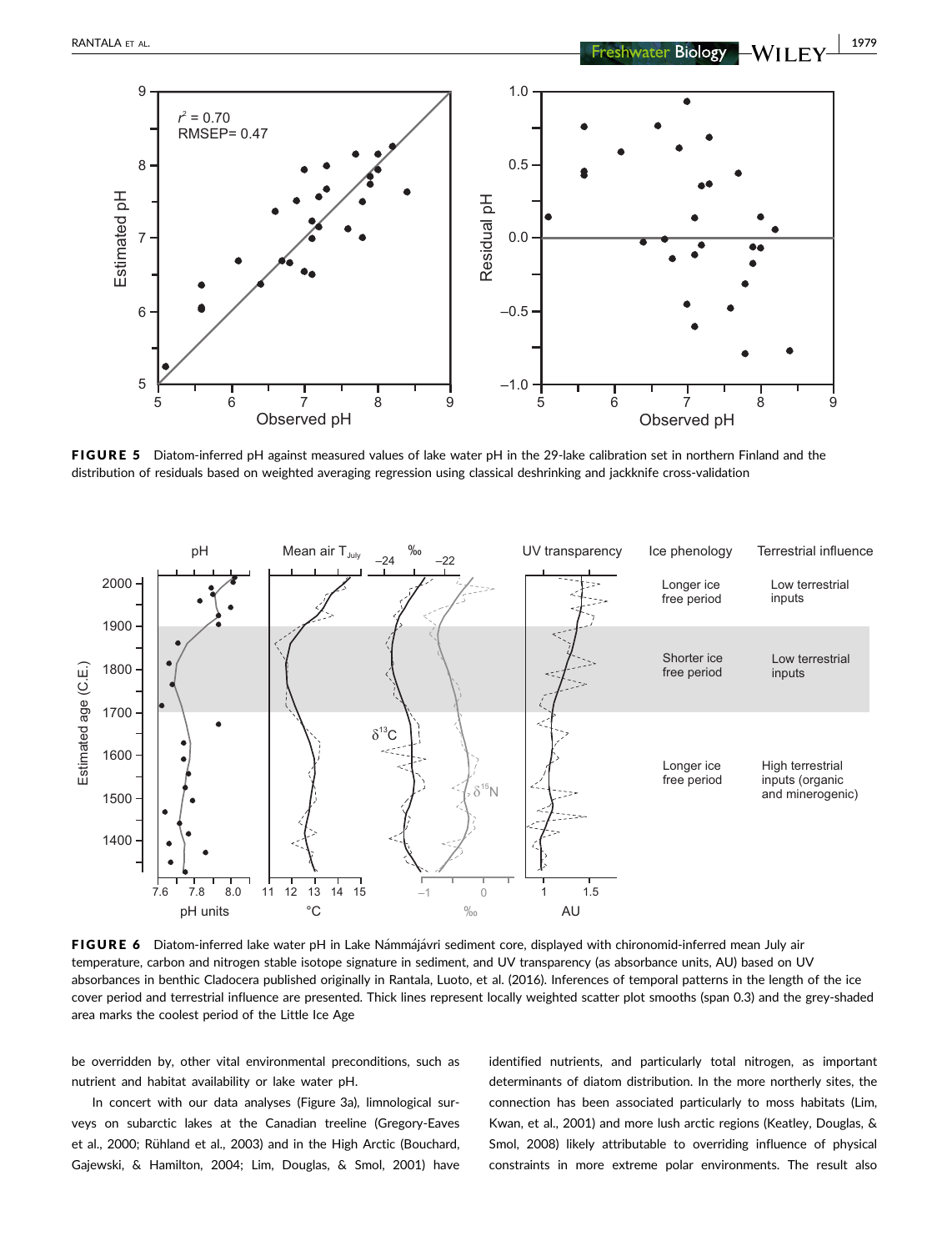1980 WILEY Freshwater Biology **| ALCOCO CONTROL** 

agrees with previous works on northern Fennoscandian lakes (Karlsson et al., 2005; Seekell et al., 2015) indicating that in shallow waters the benefit of increased nutrients overweighs the effect of increased light limitation by coloured organic carbon on primary production. Accordingly, pelagic algal production (indicated by chlorophyll-a), was shown to increase with tDOM in the present lake set (Rantala, Nevalainen, et al., 2016) across the gradients of DOC and CDOM (Table 1). In the benthic diatom communities, however, no specific taxa were distinctly affiliated with high nutrient status, which may indicate confounding or overriding influence of yet other environmental parameters. In effect, we suspect that the nutrient gradient distinguished by the data analyses may in part be an artefact driven by lake water pH. Species assemblages in the few lakes in the forested region and in the treeless tundra, distinguished at the opposite ends of the secondary CCA gradient linked to nutrients (Figure 3a) and dominated by few taxa of Frustulia, Eunotia and Pinnularia (Figures 2 and 3b), resemble those commonly associated with low pH (Beaudoin, Pienitz, Francus, Zdanowicz, & St-Onge, 2016; Korhola, Weckström, & Nyman, 1999; Weckström, Korhola, & Blom, 1997). The lakes were acidic (pH  $<$  5.6) aside from two of the tundra lakes (#25, #28) that displayed neutral pH values upon measurement. However, pH may undergo large diurnal and seasonal variations and the one time measurement (summer daytime) likely represents the higher extreme. Although pH appears as the most likely driver of diatom community composition in these distinct lakes, mesotrophic lakes were nevertheless generally distinguished from clear and oligotrophic lakes in the ordination space (Figure 3a), which lends some support to the importance of nutrients in controlling diatom distribution in these shallow subarctic lakes.

Overall, our results underscore the paramount importance of lake water pH for freshwater diatoms (Figure 3a). Earlier surveys from northern Finland have similarly highlighted the importance of pH and related water chemistry variables, such as alkalinity and conductivity, for diatom community composition (Albert, Sorvari, & Korhola, 2009; Soininen & Weckström, 2009; Weckström et al., 1997). Majority of the studied lakes had circumneutral to alkaline waters (11 lakes exceeding pH 7.5) likely attributable to bedrock composition in the region. The acidic sites displayed consistent landscape features commonly linked to poor buffering ability. The lakes were primarily characterised by small catchment areas where the small reserve of exchangeable base cations often results in lowered acid-neutralising capacity (Houle, Ouimet, Couture, & Gagnon, 2011; Kähkönen, 1996). A couple of the lakes were further situated within or in the proximity of eolian or glaciofluvial deposits (Rantala, Nevalainen, et al., 2016) in which the sandy soils, with characteristic low cation exchange capacity, may partly account for the lowered buffering ability. The rest of the low pH lakes lay in catchments with very little vegetation and soils to retain rainwater acidity. Aside from the prevalence of neutral to acidic waters in the treeless tundra, we discerned no consistent patterns in lake water pH along the latitudinal vegetation transition from coniferous forest to tundra, nor along the wetland gradient, emphasising the role of local catchment characteristics. Wetland cover had a pronounced influence on carbon

geochemistry and nutrient concentrations in the lakes (Rantala, Nevalainen, et al., 2016), however, wetlands in the region comprise mostly minerotrophic fens that are generally characterised by neutral to alkaline waters, which likely explains their low influence on lake water acidity.

The acidic lakes were mostly characterised by low values of SUVA (Figure 3a) indicating low contribution of terrestrial aromatic organic compounds in the lake water (Weishaar et al., 2003). While the data thus do not allow the assessment of potential effects of the CDOM gradient on diatom distribution in the poorly buffered sites, the results may provide some insights into the interrelationship between lake water pH and coloured organic carbon in lake water. The low availability of high molecular weight organic carbon in the lakes with low pH may partially be attributable to the scarcity of organic substrate in the catchments, yet also other mechanisms related to biogeochemical processing of DOM in lake water as well as catchment hydrology may explain the connection. For one, increasing acidity tends to reduce the aromaticity of organic molecules, lowering their light absorption capacity while making them less labile to photochemical mineralisation (Pace et al., 2012). In addition, coagulation and flocculation of aromatic DOM in low pH could contribute to increased transparency. Both processes may in part explain elevated sediment organic content in majority of the acidic lakes, demonstrated also as a strong negative correlation between lake water pH and weight percent of sediment carbon, nitrogen and bulk organic matter in the studied lakes (all pairwise correlations  $r > -.60$ ,  $p < .001$ ). In addition, the elevated nutrients and productivity in many of the acidic lakes situated in sandy soils may also partly explain the high organic content of the sediments. The combination of high nutrients and low CDOM in these lakes was partly presumed to reflect higher contribution of groundwater discharge carrying waters rich in nutrients relative to terrestrial coloured organic carbon (Rantala, Nevalainen, et al., 2016). The connections between lake water pH and aquatic organic carbon pools have also implications for the mineralisation and burial of tDOM in lakes, and therefore on aquatic carbon balance (Pace et al., 2012).

A hierarchy of environmental controls govern the distribution of diatoms in freshwaters. Often the availability of physical habitats may superimpose the effects of resource availability and lake water chemistry, and may be considered of particular importance for periphytic taxa that dwell on diverse bottom substrate. Some species may be restricted to specific microhabitats, whereas many display a more diverse distribution with an affinity for particular substrate type, such as aquatic plants, rock surfaces or sediment grains (Lim, Kwan, et al., 2001; Michelutti, Holtham, Douglas, & Smol, 2003). Majority of the shallow lakes were characterised by rich benthic growth (e.g. benthic mats, aquatic mosses and macrophytes) providing diverse microhabitats for periphytic diatoms. The most numerous and frequent taxa of Brachysira and Frustulia (Figure 2) are common in lakes across boreal and subarctic regions, being often associated with circumneutral to slightly acidic waters, low conductivity and dystrophic environments (Beaudoin et al., 2016; Weckström & Korhola, 2001). Their high relative abundance in the studied lakes that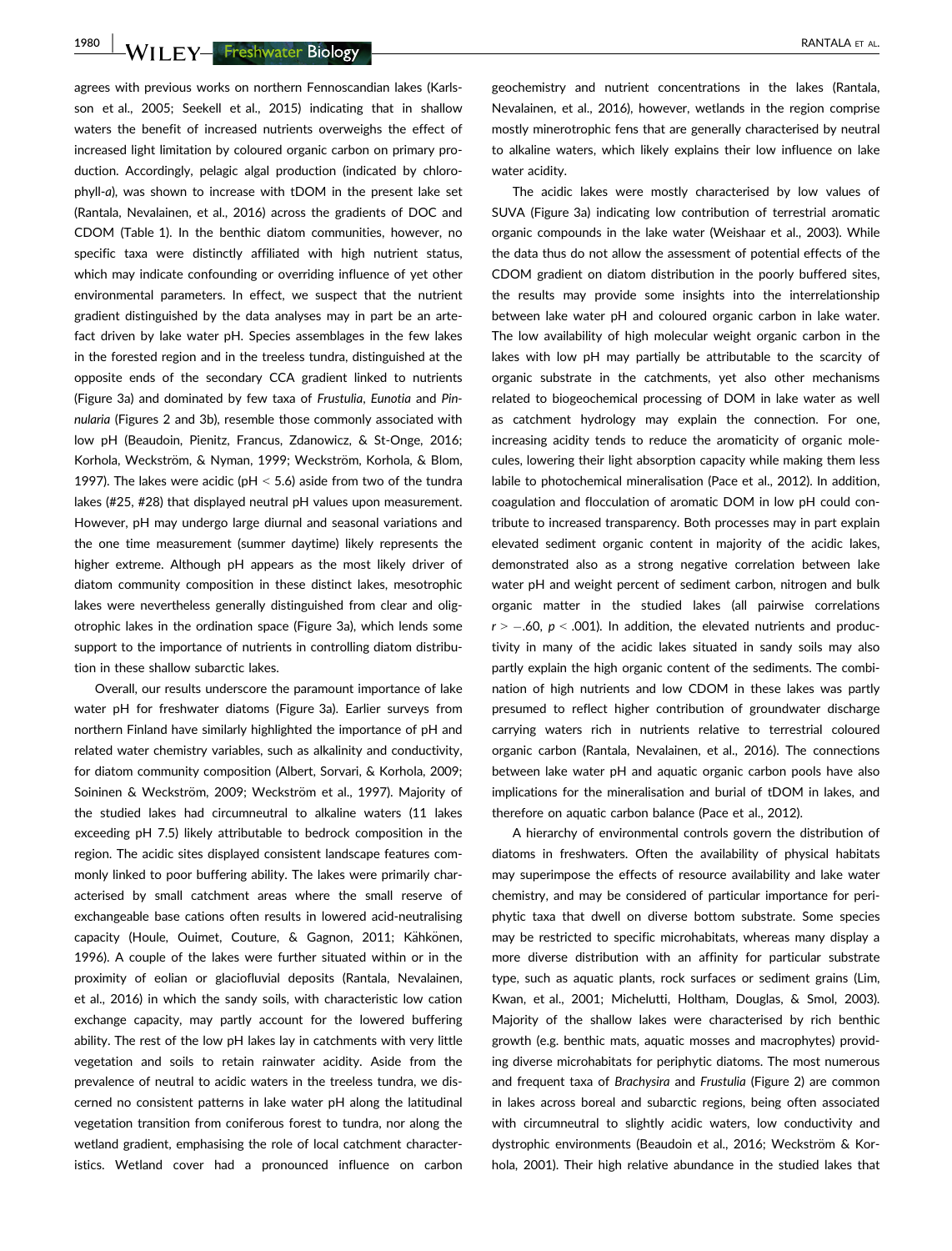were characterised mostly by relatively alkaline and clear waters denotes their cosmopolitan nature, but could also partly reflect abundance of moss habitats (Beaudoin et al., 2016) in the littoral and riverine marshes around the lakes (Rantala, Nevalainen, et al., 2016). Species under the genus Cymbella sensu lato are common epiphytes, yet the dominant taxa in the lakes (Figure 2) have been shown to occupy diverse habitats (Lim, Kwan, et al., 2001; Michelutti et al., 2003) and were similarly widespread in the studied lakes showing few directional changes along the examined environmental gradients. The near absence of cymbelloids in the most acidic ( $pH \le 5.6$ ) lakes and their low presence in the most barren lakes in the treeless tundra (Figures 2 and 3b) may in part be explained by narrowed habitat availability (Bouchard et al., 2004) as many of the lakes were characterised by sandy or rocky bottoms. However, it could also indicate low tolerance for strongly acidic waters, or nutrient deprivation in the tundra lakes. The abundant E. cesatii, and E. microcephala, for instance have been previously associated with high nutrients and pH in arctic and subarctic lakes (Keatley et al., 2008; Lim, Kwan, et al., 2001; Rühland et al., 2003).

# 4.2 | Implications on diatom resilience to increasing terrestrial influence

Temperatures particularly during wintertime have been and are projected to continue increasing in Finland and across northern Fennoscandia under the ongoing climate change (ACIA, 2004; Ruosteenoja, Jylhä, & Kämäräinen, 2016). While associated effects on terrestrial vegetation development and catchment-lake coupling remain uncertain, warming climate has the potential to increase terrestrial influence on subarctic freshwater ecosystems through the poleward advance of vegetation zones (Finstad et al., 2016; Larsen, Andersen, & Hessen, 2011) or through increasing wetland influence (Freeman et al., 2004), the latter identified as a primary control over the limnology of the studied lakes (Rantala, Nevalainen, et al., 2016). The present results suggest that, under such scenario, diatom flora in shallow lakes in the region may be relatively resilient to associated increase in light attenuation by coloured DOC, as suggested by the apparent stability of the Brachysira-Frustulia-Cymbella dominated periphytic community across the gradient of terrestrial carbon encompassed by the lakes (Table 1). The results do not contradict earlier studies displaying distinct transitions in limnology and diatom communities across the subarctic treeline (e.g. Gregory-Eaves et al., 2000; Rühland et al., 2003), or indicate insignificance of organic carbon for diatom distribution, but rather imply that in certain settings, or at certain spatial scales, other environmental attributes may superimpose their influence. In this study, the shallow waters inherently counteract the shading effect of CDOM, and the effects of increased light attenuation may further be overridden by the parallel nutrient impact, although associated effects on diatom distribution were difficult to pinpoint. Finally, the high availability and diversity of physical habitats in these shallow subarctic lakes could potentially stabilise diatom responses to resource (light, nutrients) variability.

RANTALA ET AL. 1981

Although we could not evaluate the effects of terrestrial influence on the poorly buffered sites owing to their short tDOM gradient, the results carry some implications on catchment-mediated climate impact on the diatom flora. Poor buffering capacity was partly attributed to time-invariant catchment properties such as catchment area, but also to catchment vegetation and soils/hydrology that are prone to change under warming climate. Diatom communities particularly in lakes in the barren tundra may respond sensitively to climate-induced greening of the catchment that may enhance buffering capacity as well as improve nutrient availability. The acidic lakes in the forested region, characterised by catchments rich in sandy soils, may respond to changes in catchment flow pathways that controls acid–base balance, carbon biogeochemistry and nutrient concentrations in the lake water. Generally, increased diversity of organic substrate may allow the establishment of a more diverse benthic flora in the lakes.

# 4.3 | Diatom responses to centennial temperature variability

Growing number of studies across northern regions are evidencing widespread regime shifts in diatom communities in response to the ongoing warming, connected to the lengthening of the growing season and often initiated at around the mid-19th century (Smol et al., 2005). The proposed mechanisms are diverse, including changes in thermal regimes particularly pertinent to deeper lakes (Boeff et al., 2016; Rühland et al., 2015; Sorvari et al., 2002), diversification of benthic habitats identified as a key mediator of change in the High Arctic (Douglas et al., 1994; Griffiths et al., 2017), and alterations to lake water acid–base balance observed from dilute lakes in alpine and arctic environments (Sommaruga-Wögrath et al., 1997; Wolfe, 2002). Potential synergistic or antagonistic effects of increasing tDOM export with the ongoing warming (Finstad et al., 2016) are less well documented, although analogies from past Holocene warm periods have evidenced that this may be a highly important mechanism at the treeline ecotone (Jones et al., 2011; Pienitz, Smol, & MacDonald, 1999; Seppä & Weckström, 1999). In the late neoglacial record from Lake Námmájávri (Figure 1), the most distinct changes in the diatom community took place concurrent with the 20th century warming, manifested as a distinct increase in common alkaliphilous and alkalibiontic taxa primarily from the genera Epithemia and Denticula (Figure 4), mirrored also as an increase in the diatom-inferred pH (Figure 6). Overall, the pH reconstruction showed a strong correlation with the independent, chironomid-based mean July air temperature reconstruction  $(r = .69, p < .001)$ . The lowered pH values between c. 1700 and 1900 C.E. correspond with the timing of the coolest period of the "Little Ice Age" (LIA) in the region, and the following increase with the recent warming (Figure 6, Rantala, Luoto, et al., 2016). On the basis of this apparent coupling, and the ecological preferences of the key taxa, we suggest that temperature-driven changes in lake water chemistry are a key determinant of diatom community development in the lake through time. However, a number of related environmental variables may contribute to the observed species patterns, as discussed below.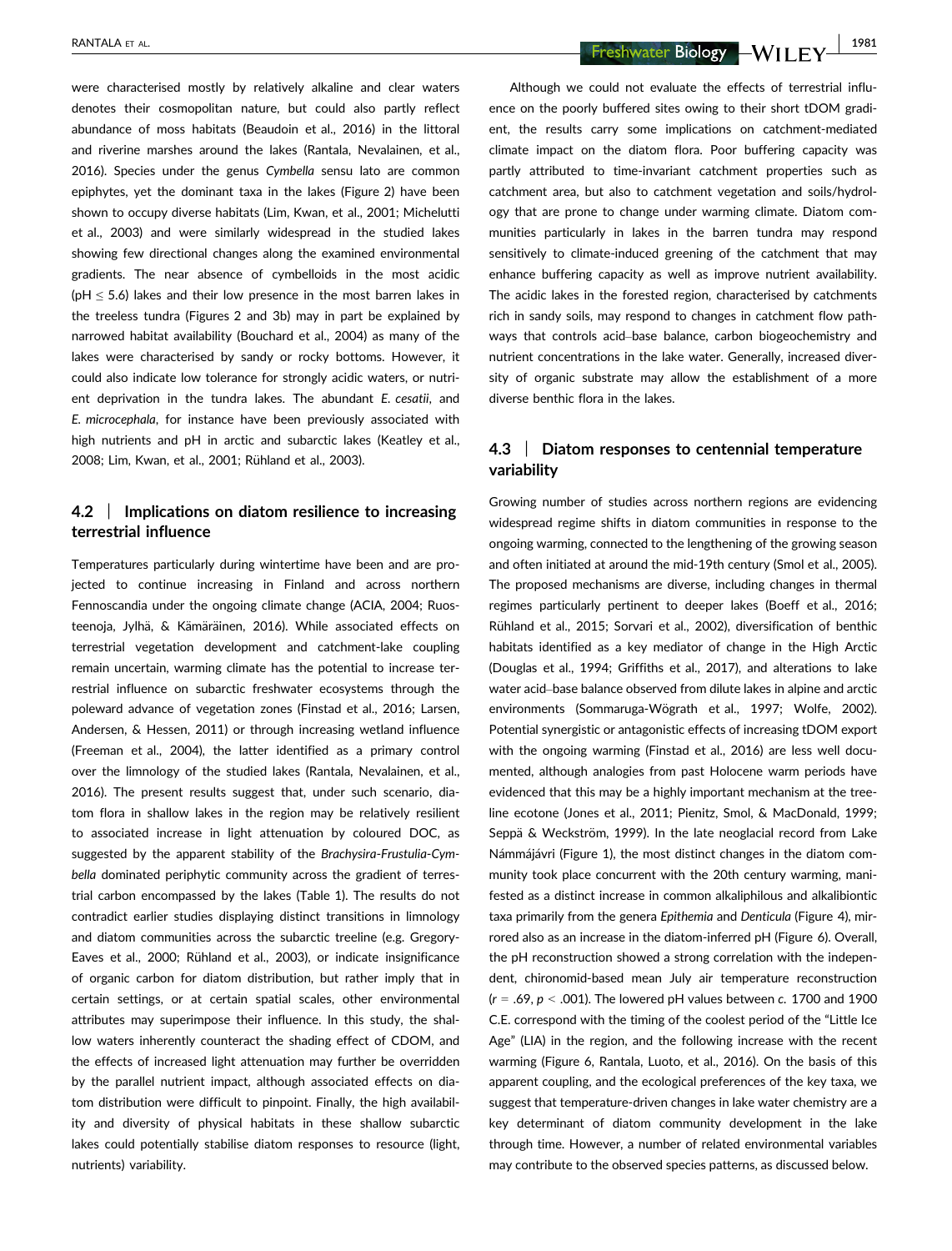1982 WII F.Y. Freshwater Biology **| Alliance Contract Contract Contract Contract Contract Contract Contract Contract Contract Contract Contract Contract Contract Contract Contract Contract Contract Contract Contract Contra** 

Air temperature imposes strong control over ice cover dynamics that in turn regulate lake water acid–base balance (Livingstone, Adrian, Blenckner, George, & Weyhenmeyer, 2010; Weckström, Hanhijärvi, Forsström, Kuusisto, & Korhola, 2014). Several records from poorly buffered high-altitude and high-latitude lakes have illustrated coupled variation between temperature and lake water pH (Finkelstein et al., 2014; Koinig, Schmidt, Sommaruga-Wögrath, Tessadri, & Psenner, 1998; Sommaruga-Wögrath et al., 1997), attributed to climate regulation of the timing and extent of snow and ice cover. The mechanisms are manifold, with many studies highlighting alterations to aquatic primary production and carbon uptake, dissolved inorganic carbon (DIC) speciation and carbon dioxide  $(CO<sub>2</sub>)$  supersaturation under the ice (Wolfe, 2002). Some studies have also suggested importance of enhanced terrestrial weathering and eolian dust fluxes in contributing to increased catchment export of base cations into lakes (Sommaruga-Wögrath et al., 1997). Based on biogeochemical evidence, the elevated pH values in Lake Námmájávri during warmer periods were paralleled with increased aquatic production, whereas terrestrial influence appeared relatively low particularly during the recent warming. Specifically, warmer temperatures were associated with elevated  $\delta^{13}C$  and  $\delta^{15}N$  values presumed to reflect  $^{13}$ C and  $^{15}$ N enrichment of lake water carbon and nitrogen pools under increased primary production (Figure 6, Rantala, Luoto, et al., 2016). Increasing UV transparency, inferred from melanin pigmentation in benthic macrofauna, and coincident decline in sediment mineral component in turn suggested lower terrestrial influence over the 20th century (Figure 6, Rantala, Luoto, et al., 2016). We therefore suspect that enhanced production and biological carbon uptake together with improved  $CO<sub>2</sub>$  equilibration with the atmosphere under lengthened growing season are primary drivers of pH variation in the lake over the warm intervals. Conversely, lower production and saturation of  $CO<sub>2</sub>$  under extended ice cover period would explain the lowered pH values during the LIA. Temperature-driven fluctuations in lake water pH are generally observed in lakes with acidic waters as the DIC pool in alkaline lakes is dominated by bicarbonate that counteracts increasing acidity. However, the high measured pH (7.8) in the lake represents only one point in time and is likely lower throughout the ice cover season.

The observed species shifts may also be related to a number of other climate-driven processes that may be coupled to, coincide with, or potentially confound the apparent changes in lake water pH. For one, lake water pH is tightly connected to other chemical parameters such as alkalinity, DIC concentrations and conductivity that were not assessed in this work. Many of the species displaying changes over the LIA and the 20th century (Figure 4) could be responding also to improved nutrient cycling and changes in physical habitats that are often associated with the lengthening of the icefree period. For instance D. kuetzingii, D. tenuis and E. cesatii have been associated with high conductivity and nutrient preference in arctic lakes in addition to being affiliated with alkaline waters (Antoniades & Douglas, 2005; Keatley et al., 2008; Lim, Kwan, et al., 2001; Michelutti, Smol, & Douglas, 2006). Similarly, Epithemia are often shown to prefer alkaline waters but are also common

euryhaline taxa (Patrick, 1977), and E. sorex has also been associated with high nutrients status (Shala et al., 2013). Lengthening of the growing season generally promotes diversification of aquatic habitats (Smol & Douglas, 2007), often increasing the availability of mosses and other epiphytic habitats relative to rock and sediment substrate. In more lush environments, the effect may be more related to compositional shifts in the epiphytes (Griffiths et al., 2017). Epithemia are commonly described as epiphyton, and D. kuetzingii and D. tenuis have shown a preference for moss substrate in arctic lakes (Michelutti et al., 2006). The increase in several species of Cymbella sensu lato over the 20th century may also illustrate changes in the type of habitable substrate. Similarly, the decline in small-sized benthic fragilarioids over the 20th century may demonstrate overall improved resource and habitat availability in the lake, providing increasing opportunities for more complex and less competitive diatom life forms (Bouchard et al., 2004; Douglas et al., 1994; Griffiths et al., 2017). The taxa have been frequently associated with colder temperatures and extensive ice cover (e.g. Lotter et al., 2010; Schmidt, Kamenik, Lange-Bertalot, & Klee, 2004; Weckström et al., 2016). Most probably, the species shifts were driven by the combined influence of changing lake water chemistry and nutrient and habitat availability, all driven by temperature control over lake ice regimes.

Where the terminal phase of the medieval warm period was associated with lower UV transparency as well as high sedimentation rates and elevated mineral content in the sediments, suggesting higher catchment inputs, an apparent decoupling between temperature and terrestrial influence was observed in the record in association with the recent warming (Figure 6, Rantala, Luoto, et al., 2016). This was presumed to reflect a delayed response by catchment vegetation and soils to increasing temperatures after the LIA, implying that terrestrial influence on the lake might increase with prolonged warming (Rantala, Luoto, et al., 2016). Although the species assemblages at the termination of the medieval warm period and over the recent warming displayed similarities, the species shifts over the past c. 100 years were clearly distinct in the record (Figure 4). It is possible that this distinction is related to the combined effect of lengthened growing season and increased transparency on light supply that could, for instance carry a more pronounced impact on the composition of epiphytic habitats or induce higher UV stress on the benthic flora. Since the geochemical record yielded little evidence of marked changes in the input of terrestrial organic matter over the late neoglacial, and as the spatial examinations suggested that diatom communities in shallow lakes in the region may be relatively insensitive to tDOM variability, we consider temperature-driven changes in lake ice regimes as the primary driver. The connection between ice cover and diatom community change has been illustrated from diverse aquatic environments (e.g. Boeff et al., 2016; Griffiths et al., 2017; Rühland et al., 2015; Sorvari et al., 2002), however, instrumental or observational ice cover data from comparable remote small and shallow lakes in the study region are few (Weckström et al., 2014). While this prevents attempts to quantitatively assess the link between temperature, ice cover dynamics and diatom community change in the lake, it does not undermine the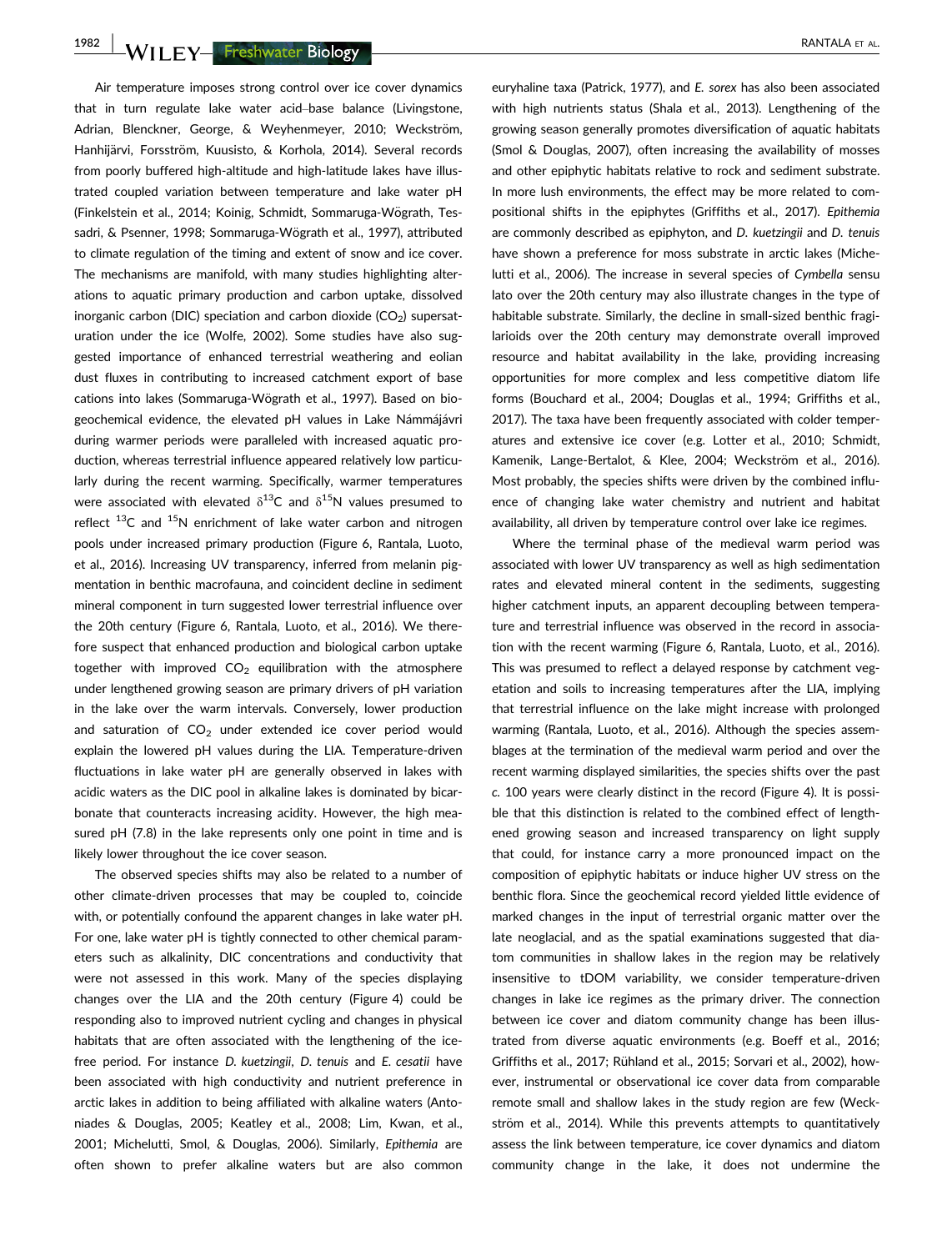RANTALA ET AL. | 1983

assumption of the importance of ice regimes. Temperature imposes fundamental control over ice phenology and the chironomid-based temperature model and reconstruction are considered robust based on statistical validation, earlier palaeoclimate inferences and instrumental data (Luoto, Kivilä, Rantala, & Nevalainen, 2017; Rantala, Luoto, et al., 2016). The inferred range of change is comparatively large, which may be related to the development of a strong microclimate in the sheltered valley (Figure 1, Luoto et al., 2017). The relationship between temperature and ice cover also varies as a function of local factors such as basin shape, snow cover and wind regimes (Livingstone et al., 2010). In the context of Lake Námmájávri, the sheltered location and shallow characteristics of the basin could further enforce the impact of warming on lake ice dynamics.

# 4.4 | Implications on diatom responses to warming climate

Ice cover imposes profound control over aquatic ecosystem functioning and diatom distribution in northern lakes (Smol et al., 2005; Weckström et al., 2014). Instrumental records have demonstrated increasingly late freeze-ups and earlier ice break-ups across northern regions since the mid-19th century (Magnuson et al., 2000), a trend that has also been displayed in Finnish monitoring records since the late 19th century (Korhonen, 2006). Diatom community change in the studied shallow oligotrophic lake at the subarctic treeline was relatively small in scale, primarily conspicuous for its close correspondence with the geochemical record and the chironomid-based temperature reconstruction. Temperature-driven changes in ice regimes appear a probable cause for the observed species shifts and may be linked to a number of environmental forcings including alterations in water chemistry, improved nutrient availability and changes in physical habitats. Lowered terrestrial influence over the recent warming may have further contributed to the distinctiveness of the topmost sequence relative to the previous warm interval. On the basis of the close correspondence between the diatom-based pH and inferred temperature patterns, as well as the affinity of the key taxa to alkaline waters, we deduce that changes in lake water chemistry are a key driver of diatom distribution in Lake Námmájávri. However, a myriad of synchronous physical, chemical and biological interactions likely shape the benthic diatom community and extracting their respective roles would necessitate improved knowledge on the sensitivity of the diatom taxa to the differential drivers. In comparison with records from arctic or more barren subarctic environments, the responses of the periphytic diatom community to the effects of warming in Lake Námmájávri appear muted. Regardless, the record contributes to the growing evidence of ecological change in aquatic communities under the ongoing warming.

#### ACKNOWLEDGMENTS

Our research was funded by Doctoral Program in Geosciences of University of Helsinki, Academy of Finland VIOLET project (#287547), Emil Aaltonen Foundation (#160156), Natural Sciences and Engineering Research Council of Canada, and the Canadian Foundation for Innovation. We thank Annukka Galkin and the personnel of the Kevo Subarctic Research Station for their efforts during the field work, and thank John Smol and two anonymous reviewers for their constructive comments.

## ORCID

Marttiina V. Rantala http://orcid.org/0000-0002-3231-5926

#### REFERENCES

- ACIA (2004). Impacts of a warming Arctic: Arctic climate impact assessment. Cambridge: Cambridge University Press.
- Albert, R.-L., Sorvari, S., & Korhola, A. (2009). Analysis of factors controlling epilithic diatom community compositions in subarctic lakes of Finnish Lapland. Fundamental and Applied Limnology: Advances in Limnology, 62, 125–151.
- Anderson, J. N. (2000). Miniview: Diatoms, temperature and climatic change. European Journal of Phycology, 35, 307–314.
- Antoniades, D., & Douglas, M. S. V. (2005). Benthic diatom autoecology and inference model development from the Canadian High Arctic Archipelago. Journal of Phycology, 41, 30–45.
- Antoniades, D., Douglas, M. S. V., Michelutti, N., & Smol, J. P. (2014). Determining diatom ecotones and their relationship to terrestrial ecoregion designations in the central Canadian Arctic Islands. Journal of Phycology, 50, 610–623.
- Battarbee, R. W., Charles, D. F., Bigler, C., Cumming, B. F., & Renberg, I. (2010). Diatoms as indicators of surface-water acidity. In J. P. Smol & E. F. Stoermer (Eds.), The diatoms: Applications for the environmental and earth sciences (2nd ed., pp. 98–121). Cambridge: Cambridge University Press.
- Battarbee, R. W., Jones, V. J., Flower, R. J., Cameron, N. C., Bennion, H., Carvalho, L., & Juggins, S. (2001). Diatoms. In J. P. Smol, H. J. B. Birks, & W. M. Last (Eds.), Tracking environmental change using lake sediments. Volume 3: Terrestrial, algal, and siliceous indicators (pp. 155– 202). Dordrecht: Kluwer Academic Publishers.
- Beaudoin, A., Pienitz, R., Francus, P., Zdanowicz, C., & St-Onge, G. (2016). Palaeoenvironmental history of the last six centuries in the Nettilling Lake area (Baffin Island, Canada): A multi-proxy analysis. The Holocene, 26, 1835–1846.
- Bennett, J. R., Rühland, K., & Smol, J. P. (2016). No magic number: Determining cost-effective sample size and enumeration effort for diatombased environmental assessment analyses. Canadian Journal of Fisheries and Aquatic Sciences, 74, 208–215.
- Boeff, K. A., Strock, K. E., & Saros, J. E. (2016). Evaluating planktonic diatom response to climate change across three lakes with differing morphometry. Journal of Paleolimnology, 56, 33–47.
- Bonilla, S., Villeneuve, V., & Vincent, W. F. (2005). Benthic and planktonic algal communities in a high arctic lake: Pigment structure and contrasting responses to nutrient enrichment. Journal of Phycology, 41, 1120–1130.
- Bouchard, G., Gajewski, K., & Hamilton, P. B. (2004). Freshwater diatom biogeography in the Canadian Arctic Archipelago. Journal of Biogeography, 31, 1955–1973.
- Daniels, W. C., Kling, G. W., & Giblin, A. E. (2015). Benthic community metabolism in deep and shallow Arctic lakes during 13 years of whole-lake fertilization. Limnology and Oceanography, 60, 1604– 1618.
- Douglas, M. S. V., Smol, J. P., & Blake, Jr, W. (1994). Marked post-18th century environmental change in high arctic ecosystems. Science, 266, 416–419.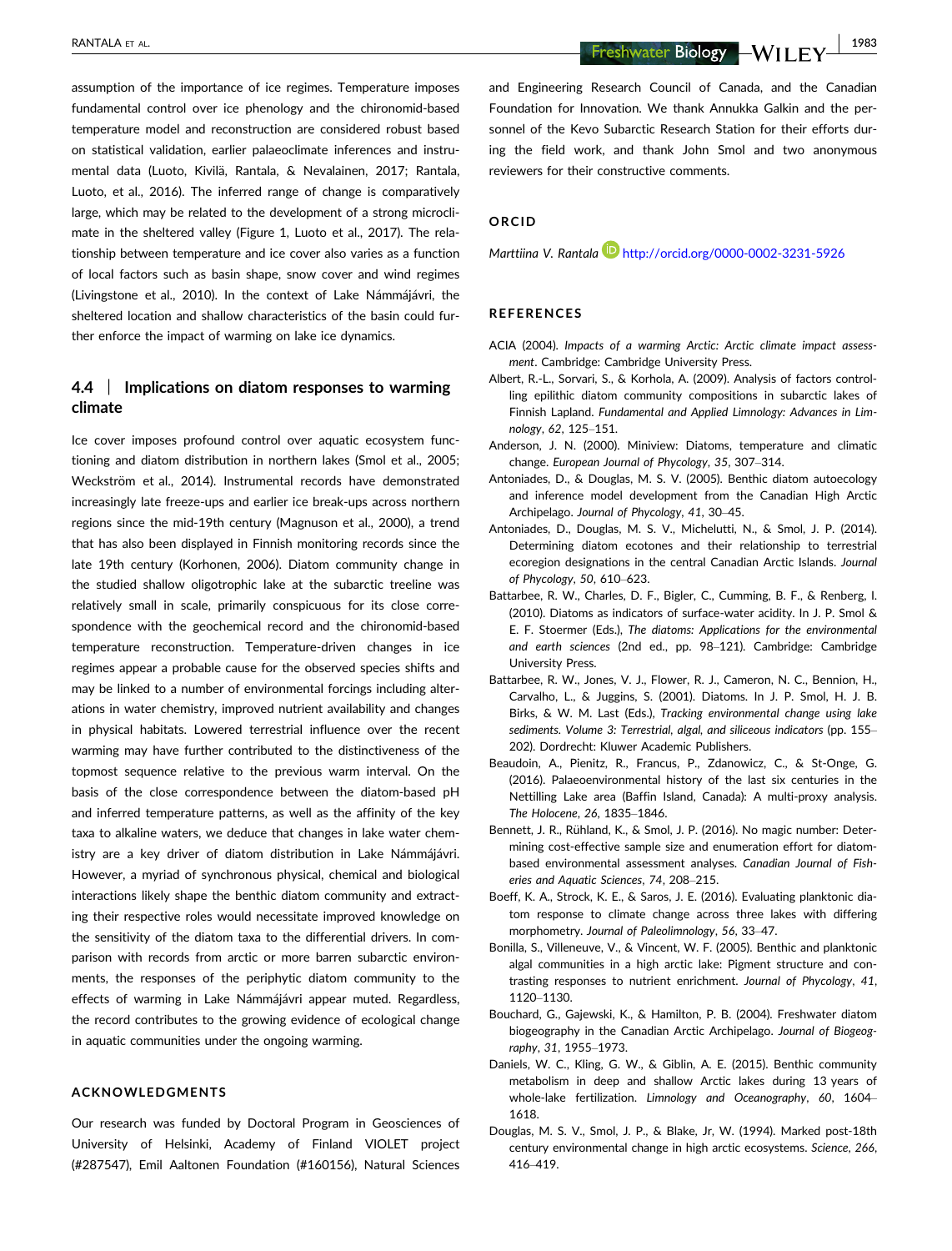1984 | WII F.Y. Freshwater Biology | RANTALA ET AL.

- Finkelstein, S. A., Bunbury, J., Gajewski, K., Wolfe, A. P., Adams, J. K., & Devlin, J. E. (2014). Evaluating diatom-derived Holocene pH reconstructions for Arctic lakes using an expanded 171-lake training set. Journal of Quaternary Science, 29, 249–260.
- Finstad, A. G., Andersen, T., Larsen, S., Tominaga, K., Blumentrath, S., de Wit, H. A., ... Hessen, D. O. (2016). From greening to browning: Catchment vegetation development and reduced S-deposition promote organic carbon load on decadal time scales in Nordic lakes. Scientific Reports, 6, 31944.
- Freeman, C., Fenner, N., Ostle, N. J., Kang, H., Dowrick, D. J., Reynolds, B., ... Hudson, J. (2004). Export of dissolved organic carbon from peatlands under elevated carbon dioxide level. Nature, 430, 195–198.
- Gregory-Eaves, I., Smol, J. P., Finney, B. P., Lean, D. R. S., & Edwards, M. E. (2000). Characteristics and variation in lakes along a north-south transect in Alaska. Archiv für Hydrobiologie, 147, 193-223.
- Griffiths, K., Michelutti, N., Sugar, M., Douglas, M. S. V., & Smol, J. P. (2017). Ice-cover is the principal driver of ecological change in High Arctic lakes and ponds. PLoS ONE, 12, e0172989.
- Hogan, E. J., McGowan, S., & Anderson, J. N. (2014). Nutrient limitation of periphyton growth in arctic lakes in south-west Greenland. Polar Biology, 37, 1331–1342.
- Holtgrieve, G. W., Schindler, D. E., Hobbs, W. O., Leavitt, P. R., Ward, E. J., Bunting, L., ... Wolfe, A. P. (2011). A coherent signature of anthropogenic nitrogen deposition to remote watersheds of the Northern Hemisphere. Science, 334, 1545–1548.
- Houle, D., Ouimet, R., Couture, S., & Gagnon, C. (2011). Base cation reservoirs in soil control the buffering capacity of lakes in forested catchments. Canadian Journal of Fisheries and Aquatic Sciences, 63, 471–474.
- Hustedt, F. (1937–1939). Systematische und ökologische Untersuchungen über die Diatomeen-Flora von Java, Bali, Sumatra. Archiv für Hydrobiologie, Supplementary Volume, 15–16.
- Jones, V. J., Solovieva, N., Self, A. E., McGowan, S., Rosén, P., Salonen, J. S., ... Brooks, S. J. (2011). The influence of Holocene tree-line advance and retreat on an arctic lake ecosystem: A multi-proxy study from Kharinei Lake, North Eastern European Russia. Journal of Paleolimnology, 46, 123–137.
- Juggins, S. (2003). User guide. Software for ecological and palaeoecological data analysis and visualisation. Newcastle upon Tyne: University of Newcastle.
- Kähkönen, A. (1996). The geochemistry of podzol soils and its relation to lake water chemistry, Finnish Lapland. Geological Survey of Finland, Bulletin, 385, 1–89.
- Karlsson, J., Byström, P., Ask, J., Ask, P., Persson, L., & Jansson, M. (2009). Light limitation of nutrient-poor lake ecosystems. Nature, 460, 506–509.
- Karlsson, J., Jonsson, A., & Jansson, M. (2005). Productivity of high-latitude lakes: Climate effect inferred from altitude gradient. Global Change Biology, 11, 710–715.
- Keatley, B. E., Douglas, M. S. V., & Smol, J. P. (2008). Evaluating the influence of environmental and spatial variables on diatom species distributions from Melville Island (Canadian High Arctic). Botany-Botanique, 86, 76–90.
- Koinig, K. A., Schmidt, R., Sommaruga-Wögrath, S., Tessadri, R., & Psenner, R. (1998). Climate change as the primary cause for pH shifts in a high alpine lake. Water, Air, and Soil Pollution, 104, 167–180.
- Korhola, A., & Weckström, J. (2004). Paleolimnological studies in arctic Fennoscandia and the Kola Peninsula (Russia). In: J. P. Smol, R. Pienitz, & M. S. V. Douglas (Eds.), Long-term environmental change in Arctic and Antarctic Lakes. Developments in Paleoenvironmental Research (Vol. 8, pp. 381–418). Dordrecht: Springer.
- Korhola, A., Weckström, J., & Nyman, M. (1999). Predicting the long-term acidification trends in small subarctic lakes using diatoms. Journal of Applied Ecology, 36, 1021–1034.
- Korhonen, J. (2006). Long-term changes in lake ice cover in Finland. Hydrology Research, 37, 347–363.
- Krammer, K., & Lange-Bertalot, H. (1986). Bacillariophyceae. 1. Teil: Naviculaceae. In: H. Ettl, J. Gerloff, H. Heynig, & D. Mollenhauer (Eds.), Süsswasserflora von Mitteleuropa. Band 2/1. Stuttgart: Gustav Fischer Verlag.
- Krammer, K., & Lange-Bertalot, H. (1988). Bacillariophyceae. 2. Teil: Bacillariaceae Epithemiaceae, Surirellaceae. In: H. Ettl, J. Gerloff, H. Heynig, & D. Mollenhauer (Eds.), Süsswasserflora von Mitteleuropa. Band 2/2. Stuttgart: Gustav Fischer Verlag.
- Krammer, K., & Lange-Bertalot, H. (1991a). Bacillariophyceae. 3. Teil: Centrales, Fragilariaceae, Eunotiaceae. In: H. Ettl, J. Gerloff, H. Heynig, & D. Mollenhauer (Eds.), Süsswasserflora von Mitteleuropa. Band 2/3. Stuttgart: Gustav Fischer Verlag.
- Krammer, K., & Lange-Bertalot, H. (1991b). Bacillariophyceae. 4. Teil: Achnanthaceae, Kritische-Ergänzungen zu Navicula (Lineolatae) und Gomphonema, Gesamtliteraturverzeichnis. In: H. Ettl, G. Gärtner, J. Gerlof. H. Heynig, & D. Mollenhauer (Eds.), Süsswasserflora von Mitteleuropa. Band 2/4. Stuttgart: Gustav Fischer Verlag.
- Lange, K., Liess, A., Piggott, J. J., Townsend, C. R., & Matthaei, C. D. (2011). Light, nutrients and grazing interact to determine stream diatom community composition and functional group structure. Freshwater Biology, 56, 264–278.
- Larsen, S., Andersen, T., & Hessen, D. O. (2011). Climate change predicted to cause severe increase of organic carbon in lakes. Global Change Biology, 17, 1186–1192.
- Leavitt, P. R., Fritz, S. C., Anderson, J. N., Baker, P. A., Blenckner, T., Bunting, L., ... Werne, J. (2009). Paleolimnological evidence of the effects on lakes of energy and mass transfer from climate and humans. Limnology and Oceanography, 54, 2330–2348.
- Lepori, F., & Robin, J. (2014). Nitrogen limitation of the phytobenthos in Alpine lakes: Results from nutrient-diffusing substrata. Freshwater Biology, 59, 1633–1645.
- Lim, D. S. S., Douglas, M. S. V., & Smol, J. P. (2001). Diatoms and their relationship to environmental variables from lakes and ponds on Bathurst Island, Nunavut, Canadian High Arctic. Hydrobiologia, 450, 215–230.
- Lim, D. S. S., Kwan, C., & Douglas, M. S. V. (2001). Periphytic diatom assemblages from Bathurst Island, Nunavut, Canadian High Arctic: An examination of community relationships and habitat preferences. Journal of Phycology, 37, 379–392.
- Livingstone, D. M., Adrian, R., Blenckner, T., George, G., & Weyhenmeyer, G. A. (2010). Lake ice phenology. In: G. George (Ed.), The impact of climate change on European lakes. Aquatic Ecology Series 4 (pp. 51– 62). Dordrecht: Springer.
- Lotter, A. F., Pienitz, R., & Schmidt, R. (2010). Diatoms as indicators of environmental change in subarctic and alpine regions. In J. P. Smol & E. F. Stoermer (Eds.), The diatoms: Applications for the environmental and earth sciences (2nd ed., pp. 231–248). Cambridge: Cambridge University Press.
- Luoto, T. P., Kivilä, H., Rantala, M. V., & Nevalainen, L. (2017). Characterization of the Medieval Climate Anomaly, Little Ice Age and recent warming in northern Lapland. International Journal of Climatology, 37, 1257–1266.
- Magnuson, J. J., Robertson, D. M., Benson, B. J., Wynne, R. H., Livingstone, D. M., Arai, T., ... Vuglinski, V. S. (2000). Historical trends in lake and river ice cover in the Northern Hemisphere. Science, 289, 1743–1746.
- Michelutti, N., Holtham, A. J., Douglas, M. S. V., & Smol, J. P. (2003). Periphytic diatom assemblages from ultra-oligotrophic and UV transparent lakes and ponds on Victoria Island and comparisons with other diatom surveys in the Canadian Arctic. Journal of Phycology, 39, 465–480.
- Michelutti, N., Smol, J. P., & Douglas, M. S. V. (2006). Ecological characteristics of modern diatom assemblages from Axel Heiberg Island